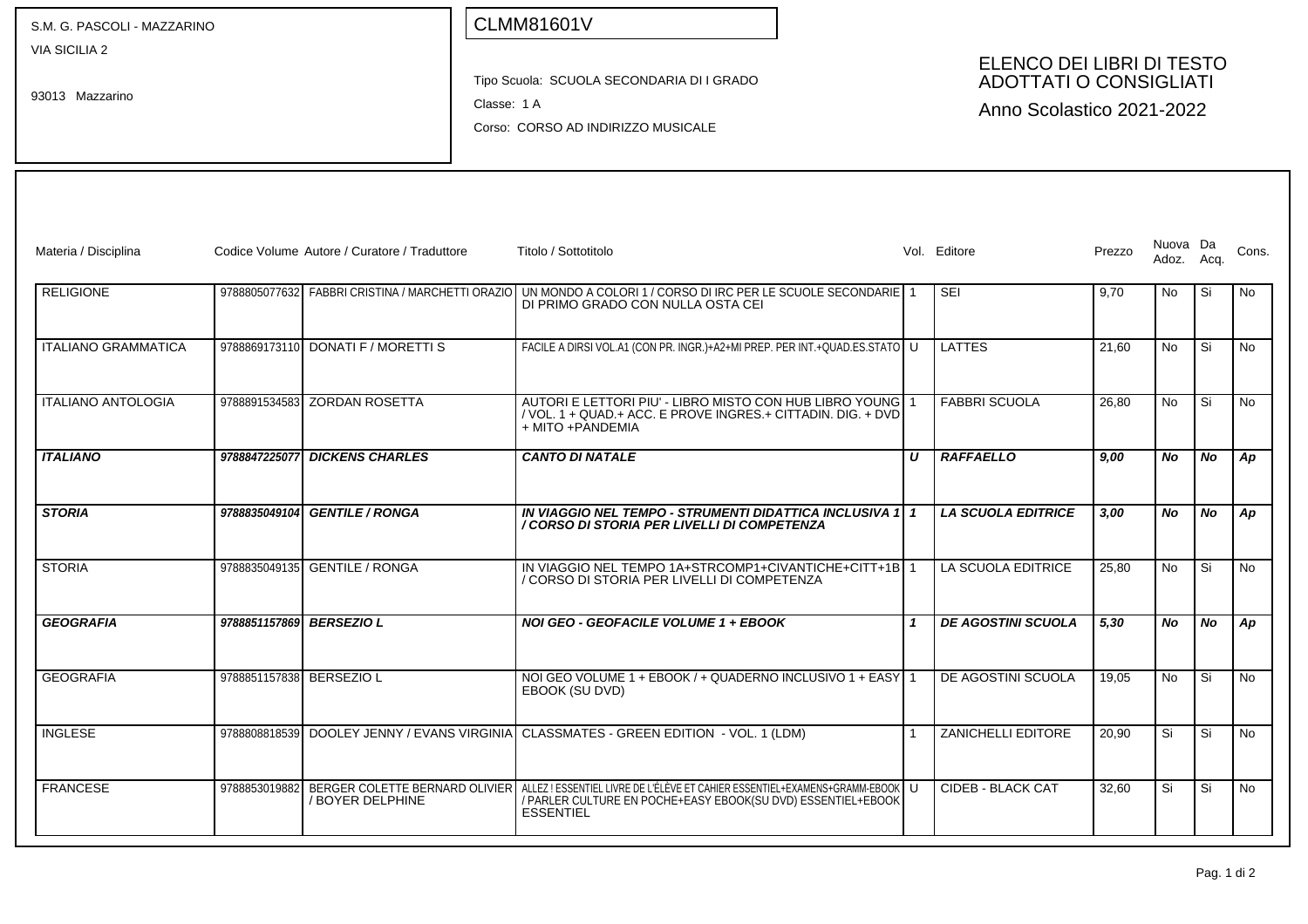S.M. G. PASCOLI - MAZZARINO

VIA SICILIA 2

93013 Mazzarino

# CLMM81601V

Tipo Scuola: SCUOLA SECONDARIA DI I GRADO

Classe: 1 A

Corso: CORSO AD INDIRIZZO MUSICALE

#### ELENCO DEI LIBRI DI TESTO ADOTTATI O CONSIGLIATI

Anno Scolastico 2021-2022

| Materia / Disciplina                     |               | Codice Volume Autore / Curatore / Traduttore | Titolo / Sottotitolo                                                                                                                                 | Vol. | Editore                   | Prezzo | Nuova Da<br>Adoz. | Aca.      | Cons.     |
|------------------------------------------|---------------|----------------------------------------------|------------------------------------------------------------------------------------------------------------------------------------------------------|------|---------------------------|--------|-------------------|-----------|-----------|
| <b>MATEMATICA</b>                        |               | 9788851157647 MONTEMURRO ANNA                | <b>ESATTO! MATEMATICA FACILE 1 + EBOOK</b>                                                                                                           |      | <b>DE AGOSTINI SCUOLA</b> | 5.80   | No.               | <b>No</b> | Ap        |
| <b>MATEMATICA</b>                        |               | 9788851157616 MONTEMURRO ANNA                | ESATTO! ARITMETICA 1 + GEOMETRIA 1 + QUADERNO OPERATIVO 1<br>1 + PRONTUARIO 1 / + EASY EBOOK (SU DVD) + EBOOK                                        |      | DE AGOSTINI SCUOLA        | 25,45  | <b>No</b>         | Si        | <b>No</b> |
| <b>SCIENZE</b>                           | 9788824797061 | <b>ZANOLI STEFANO</b>                        | INTORNO A TE / VOLUME 1                                                                                                                              |      | A. MONDADORI SCUOLA       | 15.40  | Si                | Si        | No        |
| <b>ARTE E IMMAGINE</b>                   | 9788808890771 | PULVIRENTI EMANUELA                          | ARTEMONDO - CONFEZIONE VOLUME UNICO + ALBUM (LDM) / STORIA U<br>DELL'ARTE, LINGUAGGIO VISIVO E TECNICHE ARTISTICHE + 45<br><b>CAPOLAVORI</b>         |      | <b>ZANICHELLI EDITORE</b> | 26.30  | Si                | Si        | No        |
| <b>TECNOLOGIA</b>                        |               | 9788869175169 ARDUINO GIANNI                 | HYPERTECH DISEGNO+SETT.PROD. +QUADERNO DELLE COMP.DIGITALI U<br>ON LINE                                                                              |      | LATTES                    | 21.60  | Si                | Si        | <b>No</b> |
| <b>MUSICA</b>                            |               | 9788842417040 VACCHI / BUFANO                | C'E' MUSICA PER TUTTI - EDIZIONE ACTIVEBOOK / VOLUME A + U<br>VOLUME B + ACTIVEBOOK + DIDASTORE                                                      |      | <b>B.MONDADORI</b>        | 34.40  | No.               | Si        | <b>No</b> |
| SCIENZE MOTORIE E SPORTIVE 9788805076277 |               |                                              | ا GOTTIN MAURIZIO / DEGANI ENRICO   RUN+QUAD. COMPETENZE+STORIA DI DAVID-BASIC LIFE SUPPORT-TECN. I U<br>PRIMO SOCCORSO / CORSO DI EDUCAZIONE FISICA |      | <b>SEI</b>                | 12,95  | No.               | Si        | <b>No</b> |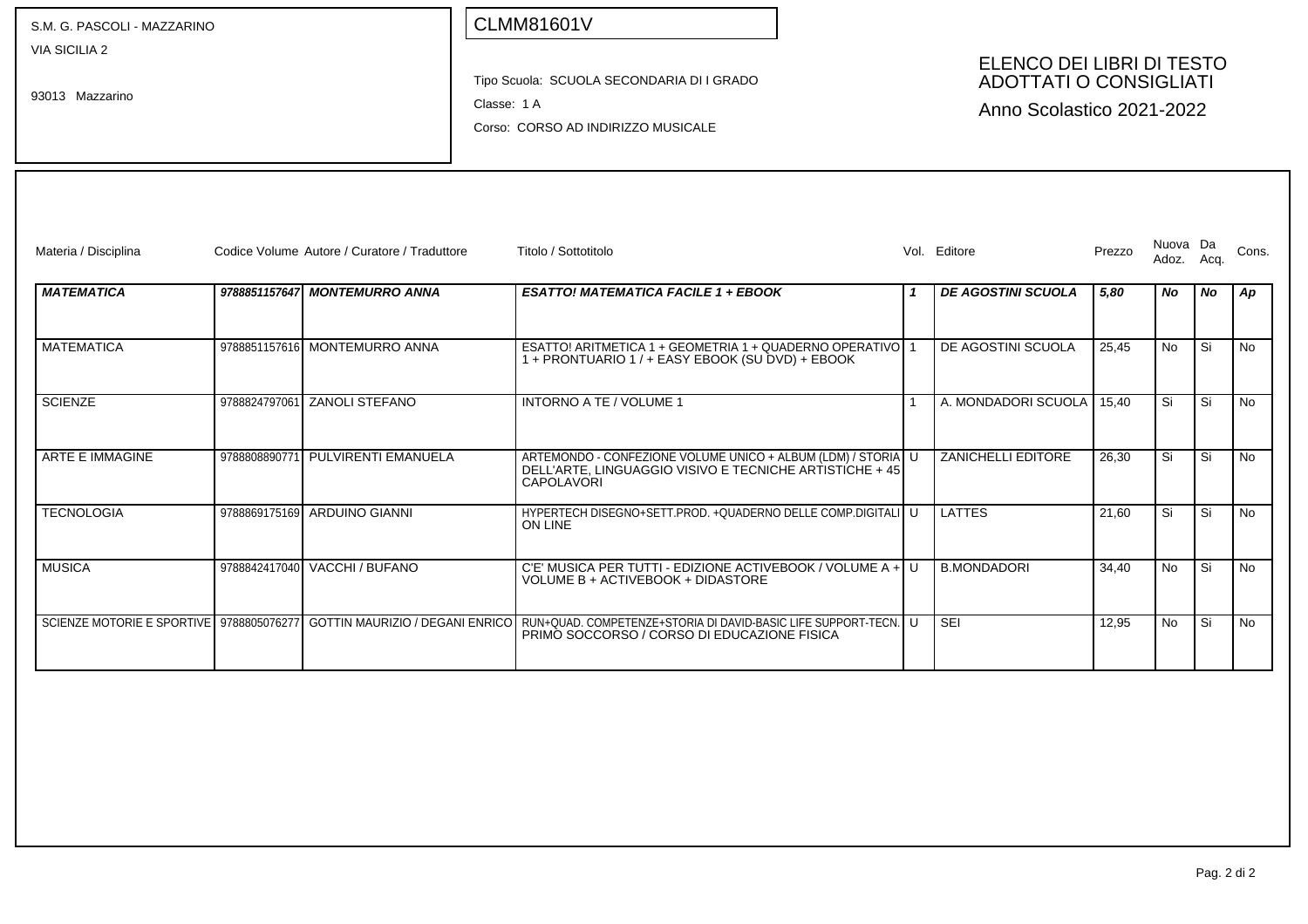| S.M. G. PASCOLI - MAZZARINO                                                                                                                                                                                     |                          |                                              | <b>CLMM81601V</b>                                                                                                                                                                              |  |   |                           |        |                   |           |           |
|-----------------------------------------------------------------------------------------------------------------------------------------------------------------------------------------------------------------|--------------------------|----------------------------------------------|------------------------------------------------------------------------------------------------------------------------------------------------------------------------------------------------|--|---|---------------------------|--------|-------------------|-----------|-----------|
| VIA SICILIA 2<br>ELENCO DEI LIBRI DI TESTO<br><b>ADOTTATI O CONSIGLIATI</b><br>Tipo Scuola: SCUOLA SECONDARIA DI I GRADO<br>93013 Mazzarino<br>Classe: 1 B<br>Anno Scolastico 2021-2022<br>Corso: SEDE CENTRALE |                          |                                              |                                                                                                                                                                                                |  |   |                           |        |                   |           |           |
| Materia / Disciplina                                                                                                                                                                                            |                          | Codice Volume Autore / Curatore / Traduttore | Titolo / Sottotitolo                                                                                                                                                                           |  |   | Vol. Editore              | Prezzo | Nuova Da<br>Adoz. | Acq.      | Cons.     |
| <b>RELIGIONE</b>                                                                                                                                                                                                |                          |                                              | 9788805077632 FABBRI CRISTINA / MARCHETTI ORAZIO UN MONDO A COLORI 1 / CORSO DI IRC PER LE SCUOLE SECONDARIE 1<br>DI PRIMO GRADO CON NULLA OSTA CEI                                            |  |   | SEI                       | 9,70   | No                | Si        | No        |
| <b>ITALIANO GRAMMATICA</b>                                                                                                                                                                                      |                          | 9788869173110 DONATI F / MORETTI S           | FACILE A DIRSI VOL.A1 (CON PR. INGR.)+A2+MI PREP. PER INT.+QUAD.ES.STATO   U                                                                                                                   |  |   | <b>LATTES</b>             | 21,60  | <b>No</b>         | Si        | No        |
| <b>ITALIANO ANTOLOGIA</b>                                                                                                                                                                                       |                          | 9788891534583 ZORDAN ROSETTA                 | AUTORI E LETTORI PIU' - LIBRO MISTO CON HUB LIBRO YOUNG 1<br>/ VOL. 1 + QUAD.+ ACC. E PROVE INGRES.+ CITTADIN. DIG. + DVD<br>+ MITO + PANDEMIA                                                 |  |   | <b>FABBRI SCUOLA</b>      | 26,80  | <b>No</b>         | Si        | No        |
| <b>ITALIANO</b>                                                                                                                                                                                                 |                          | 9788847225077 DICKENS CHARLES                | <b>CANTO DI NATALE</b>                                                                                                                                                                         |  | U | <b>RAFFAELLO</b>          | 9.00   | No                | <b>No</b> | Ap        |
| <b>STORIA</b>                                                                                                                                                                                                   |                          | 9788835049104 GENTILE / RONGA                | IN VIAGGIO NEL TEMPO - STRUMENTI DIDATTICA INCLUSIVA 1   1<br>/ CORSO DI STORIA PER LIVELLI DI COMPETENZA                                                                                      |  |   | <b>LA SCUOLA EDITRICE</b> | 3,00   | No                | No        | Ap        |
| <b>STORIA</b>                                                                                                                                                                                                   |                          | 9788835049135 GENTILE / RONGA                | IN VIAGGIO NEL TEMPO 1A+STRCOMP1+CIVANTICHE+CITT+1B 1<br>/ CORSO DI STORIA PER LIVELLI DI COMPETENZA                                                                                           |  |   | LA SCUOLA EDITRICE        | 25,80  | <b>No</b>         | Si        | <b>No</b> |
| <b>GEOGRAFIA</b>                                                                                                                                                                                                | 9788851157838 BERSEZIO L |                                              | NOI GEO VOLUME 1 + EBOOK / + QUADERNO INCLUSIVO 1 + EASY 1<br>EBOOK (SU DVD)                                                                                                                   |  |   | DE AGOSTINI SCUOLA        | 19,05  | <b>No</b>         | Si        | No        |
| <b>GEOGRAFIA</b>                                                                                                                                                                                                | 9788851157869 BERSEZIO L |                                              | <b>NOI GEO - GEOFACILE VOLUME 1 + EBOOK</b>                                                                                                                                                    |  |   | <b>DE AGOSTINI SCUOLA</b> | 5,30   | No                | No        | Ap        |
| <b>INGLESE</b>                                                                                                                                                                                                  |                          |                                              | 9788808818539 DOOLEY JENNY / EVANS VIRGINIA CLASSMATES - GREEN EDITION - VOL. 1 (LDM)                                                                                                          |  |   | <b>ZANICHELLI EDITORE</b> | 20,90  | Si                | Si        | No        |
| <b>FRANCESE</b>                                                                                                                                                                                                 | 9788853019882            | / BOYER DELPHINE                             | BERGER COLETTE BERNARD OLIVIER   ALLEZ! ESSENTIEL LIVRE DE L'ÉLÈVE ET CAHIER ESSENTIEL+EXAMENS+GRAMM-EBOOK<br>/ PARLER CULTURE EN POCHE+EASY EBOOK(SU DVD) ESSENTIEL+EBOOK<br><b>ESSENTIEL</b> |  | U | CIDEB - BLACK CAT         | 32,60  | Si                | Si        | <b>No</b> |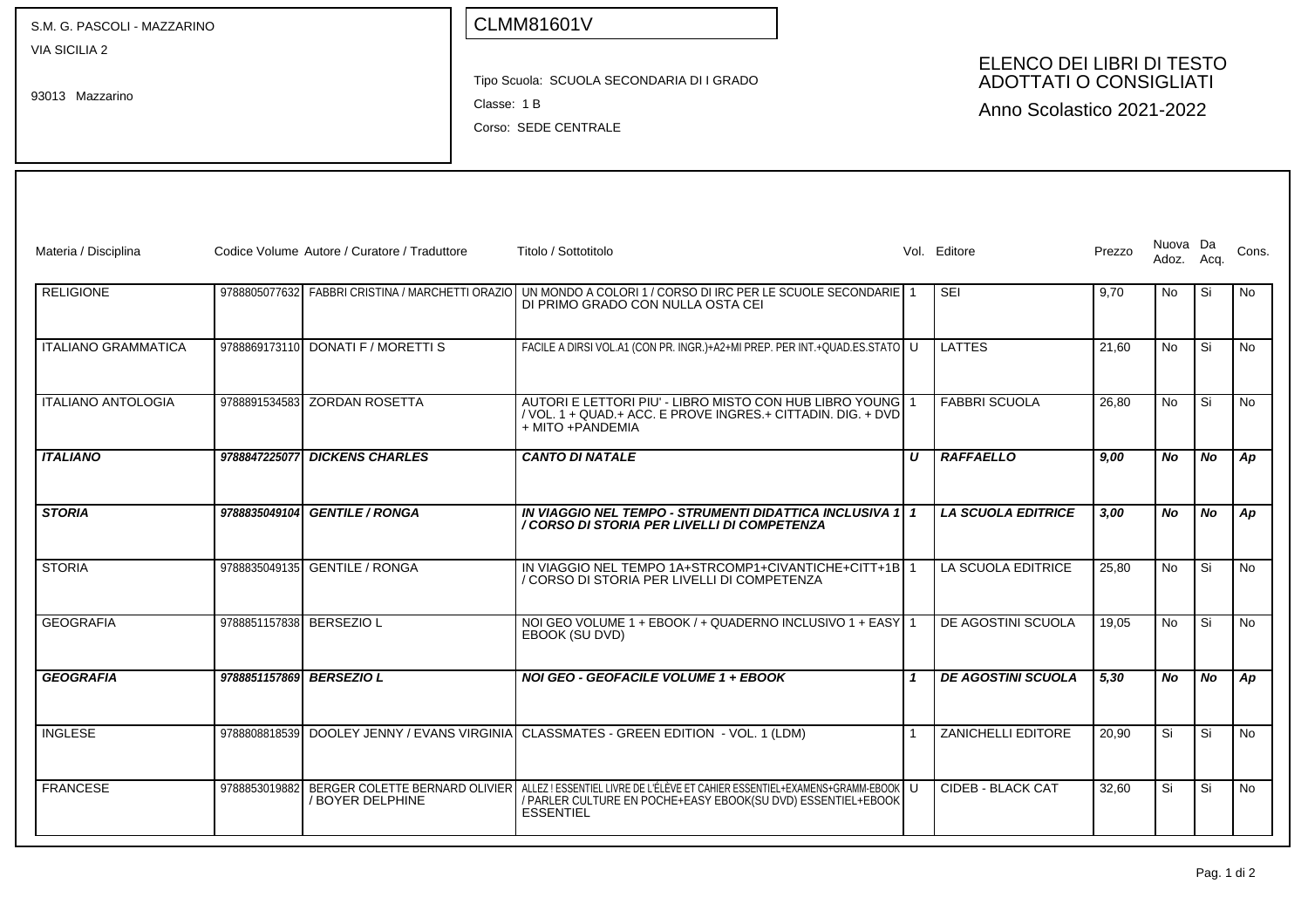S.M. G. PASCOLI - MAZZARINO

VIA SICILIA 2

93013 Mazzarino

### CLMM81601V

Tipo Scuola: SCUOLA SECONDARIA DI I GRADO

Classe: 1 B

Corso: SEDE CENTRALE

#### ELENCO DEI LIBRI DI TESTO ADOTTATI O CONSIGLIATI

Anno Scolastico 2021-2022

| Materia / Disciplina   |               | Codice Volume Autore / Curatore / Traduttore | Titolo / Sottotitolo                                                                                                                                                                            | Vol. | Editore                   | Prezzo | Nuova Da<br>Adoz. | Acq.      | Cons.     |
|------------------------|---------------|----------------------------------------------|-------------------------------------------------------------------------------------------------------------------------------------------------------------------------------------------------|------|---------------------------|--------|-------------------|-----------|-----------|
| <b>MATEMATICA</b>      |               | 9788851157647 MONTEMURRO ANNA                | <b>ESATTO! MATEMATICA FACILE 1 + EBOOK</b>                                                                                                                                                      |      | <b>DE AGOSTINI SCUOLA</b> | 5,80   | No.               | <b>No</b> | Ap        |
| <b>MATEMATICA</b>      |               | 9788851157616 MONTEMURRO ANNA                | ESATTO! ARITMETICA 1 + GEOMETRIA 1 + QUADERNO OPERATIVO   1<br>1 + PRONTUARIO 1 / + EASY EBOOK (SU DVD) + EBOOK                                                                                 |      | DE AGOSTINI SCUOLA        | 25,45  | No.               | Si        | <b>No</b> |
| <b>SCIENZE</b>         | 9788824797061 | <b>ZANOLI STEFANO</b>                        | INTORNO A TE / VOLUME 1                                                                                                                                                                         |      | A. MONDADORI SCUOLA       | 15.40  | Si                | Si        | <b>No</b> |
| <b>ARTE E IMMAGINE</b> | 9788808890771 | PULVIRENTI EMANUELA                          | ARTEMONDO - CONFEZIONE VOLUME UNICO + ALBUM (LDM) / STORIA U<br>DELL'ARTE, LINGUAGGIO VISIVO E TECNICHE ARTISTICHE + 45<br>CAPOLAVORI                                                           |      | <b>ZANICHELLI EDITORE</b> | 26,30  | Si                | Si        | <b>No</b> |
| <b>TECNOLOGIA</b>      |               | 9788869175169 ARDUINO GIANNI                 | HYPERTECH DISEGNO+SETT.PROD. +QUADERNO DELLE COMP.DIGITALI U<br>ON LINE                                                                                                                         |      | LATTES                    | 21,60  | Si                | Si        | <b>No</b> |
| <b>MUSICA</b>          |               | 9788842417040 VACCHI / BUFANO                | C'E' MUSICA PER TUTTI - EDIZIONE ACTIVEBOOK / VOLUME A + U<br>VOLUME B + ACTIVEBOOK + DIDASTORE                                                                                                 |      | <b>B.MONDADORI</b>        | 34.40  | <b>No</b>         | Si        | <b>No</b> |
|                        |               |                                              | SCIENZE MOTORIE E SPORTIVE I 9788805076277 I GOTTIN MAURIZIO / DEGANI ENRICO I RUN+QUAD. COMPETENZE+STORIA DI DAVID-BASIC LIFE SUPPORT-TECN. I U<br>PRIMO SOCCORSO / CORSO DI EDUCAZIONE FISICA |      | <b>SEI</b>                | 12.95  | No.               | Si        | No        |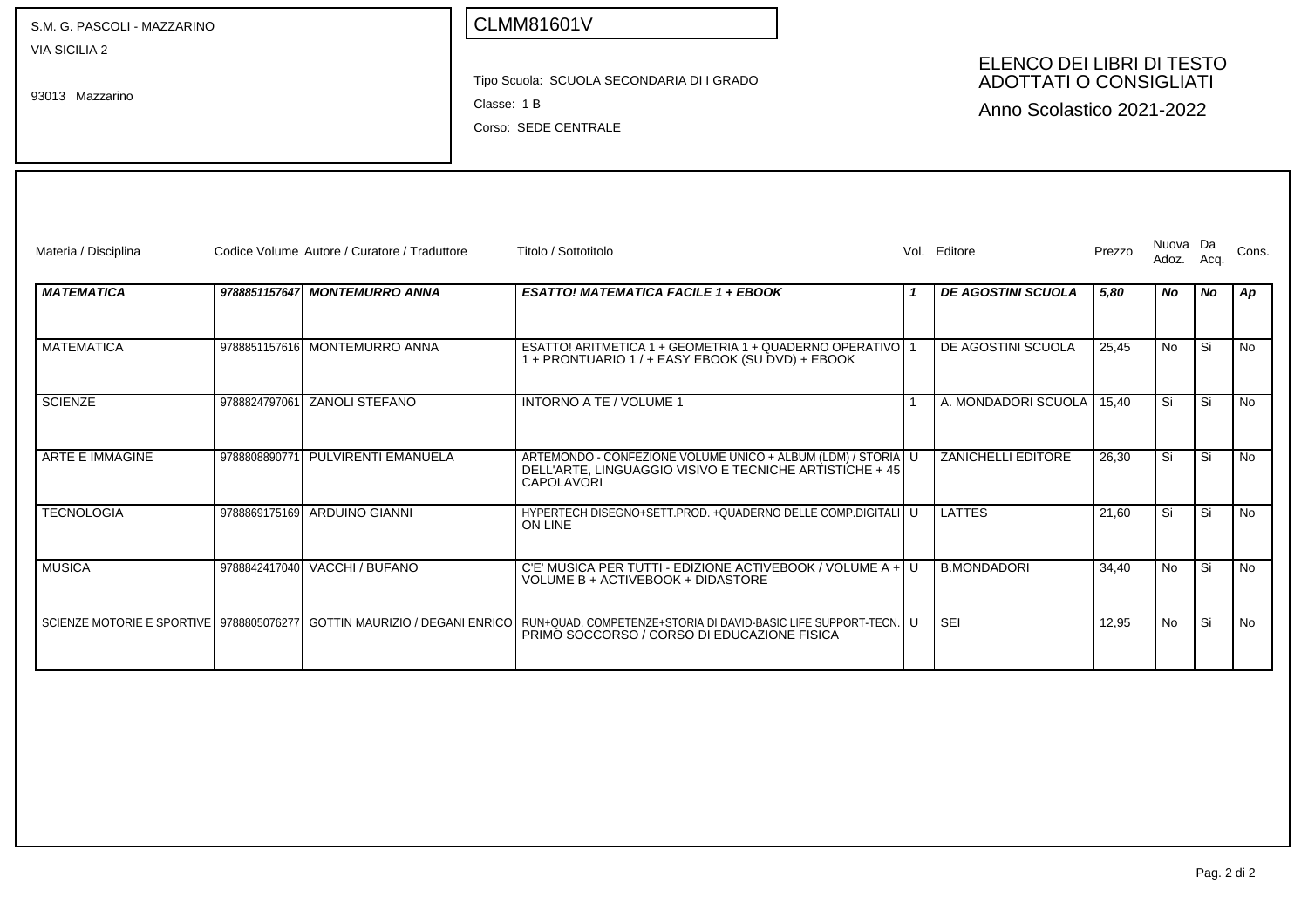| S.M. G. PASCOLI - MAZZARINO      |                          |                                                                                                                                                                             | <b>CLMM81601V</b>                                                                                                                                                 |                  |                           |        |                   |           |           |
|----------------------------------|--------------------------|-----------------------------------------------------------------------------------------------------------------------------------------------------------------------------|-------------------------------------------------------------------------------------------------------------------------------------------------------------------|------------------|---------------------------|--------|-------------------|-----------|-----------|
| VIA SICILIA 2<br>93013 Mazzarino |                          | ELENCO DEI LIBRI DI TESTO<br><b>ADOTTATI O CONSIGLIATI</b><br>Tipo Scuola: SCUOLA SECONDARIA DI I GRADO<br>Classe: 1 C<br>Anno Scolastico 2021-2022<br>Corso: SEDE CENTRALE |                                                                                                                                                                   |                  |                           |        |                   |           |           |
| Materia / Disciplina             |                          | Codice Volume Autore / Curatore / Traduttore                                                                                                                                | Titolo / Sottotitolo                                                                                                                                              |                  | Vol. Editore              | Prezzo | Nuova Da<br>Adoz. | Acq.      | Cons.     |
| <b>RELIGIONE</b>                 |                          | 9788805077632 FABBRI CRISTINA / MARCHETTI ORAZIO                                                                                                                            | UN MONDO A COLORI 1 / CORSO DI IRC PER LE SCUOLE SECONDARIE 1<br>DI PRIMO GRADO CON NULLA OSTA CEI                                                                |                  | <b>SEI</b>                | 9,70   | No                | Si        | No        |
| <b>ITALIANO GRAMMATICA</b>       |                          | 9788869173110 DONATI F / MORETTI S                                                                                                                                          | FACILE A DIRSI VOL.A1 (CON PR. INGR.)+A2+MI PREP. PER INT.+QUAD.ES.STATO   U                                                                                      |                  | <b>LATTES</b>             | 21,60  | <b>No</b>         | Si        | <b>No</b> |
| <b>ITALIANO ANTOLOGIA</b>        |                          | 9788891534583 ZORDAN ROSETTA                                                                                                                                                | AUTORI E LETTORI PIU' - LIBRO MISTO CON HUB LIBRO YOUNG 1<br>/ VOL. 1 + QUAD.+ ACC. E PROVE INGRES.+ CITTADIN. DIG. + DVD<br>+ MITO + PANDEMIA                    |                  | <b>FABBRI SCUOLA</b>      | 26,80  | No                | Si        | No        |
| <b>ITALIANO</b>                  |                          | 9788846833709 DE SAINT-EXUPERY ANTOINE                                                                                                                                      | <b>PICCOLO PRINCIPE (IL)</b>                                                                                                                                      | $\boldsymbol{U}$ | <b>LA SPIGA</b>           | 6,60   | No                | <b>No</b> | Ap        |
| <b>STORIA</b>                    |                          | 9788835049135 GENTILE / RONGA                                                                                                                                               | IN VIAGGIO NEL TEMPO 1A+STRCOMP1+CIVANTICHE+CITT+1B 1<br>/ CORSO DI STORIA PER LIVELLI DI COMPETENZA                                                              |                  | LA SCUOLA EDITRICE        | 25,80  | <b>No</b>         | Si        | <b>No</b> |
| <b>STORIA</b>                    |                          | 9788835049104 GENTILE / RONGA                                                                                                                                               | IN VIAGGIO NEL TEMPO - STRUMENTI DIDATTICA INCLUSIVA 1 1<br>/ CORSO DI STORIA PER LIVELLI DI COMPETENZA                                                           |                  | <b>LA SCUOLA EDITRICE</b> | 3,00   | No                | No        | Ap        |
| <b>GEOGRAFIA</b>                 | 9788851157869 BERSEZIO L |                                                                                                                                                                             | <b>NOI GEO - GEOFACILE VOLUME 1 + EBOOK</b>                                                                                                                       | $\mathbf{1}$     | <b>DE AGOSTINI SCUOLA</b> | 5,30   | No                | No        | Ap        |
| <b>GEOGRAFIA</b>                 | 9788851157838 BERSEZIO L |                                                                                                                                                                             | NOI GEO VOLUME 1 + EBOOK / + QUADERNO INCLUSIVO 1 + EASY 1<br>EBOOK (SU DVD)                                                                                      |                  | DE AGOSTINI SCUOLA        | 19,05  | No                | Si        | No        |
| <b>INGLESE</b>                   |                          |                                                                                                                                                                             | 9788808818539 DOOLEY JENNY / EVANS VIRGINIA CLASSMATES - GREEN EDITION - VOL. 1 (LDM)                                                                             |                  | <b>ZANICHELLI EDITORE</b> | 20,90  | Si                | Si        | No        |
| <b>FRANCESE</b>                  | 9788853019882            | BERGER COLETTE BERNARD OLIVIER<br>/ BOYER DELPHINE                                                                                                                          | ALLEZ! ESSENTIEL LIVRE DE L'ÉLÈVE ET CAHIER ESSENTIEL+EXAMENS+GRAMM-EBOOK   U<br>/ PARLER CULTURE EN POCHE+EASY EBOOK(SU DVD) ESSENTIEL+EBOOK<br><b>ESSENTIEL</b> |                  | <b>CIDEB - BLACK CAT</b>  | 32,60  | Si                | Si        | No        |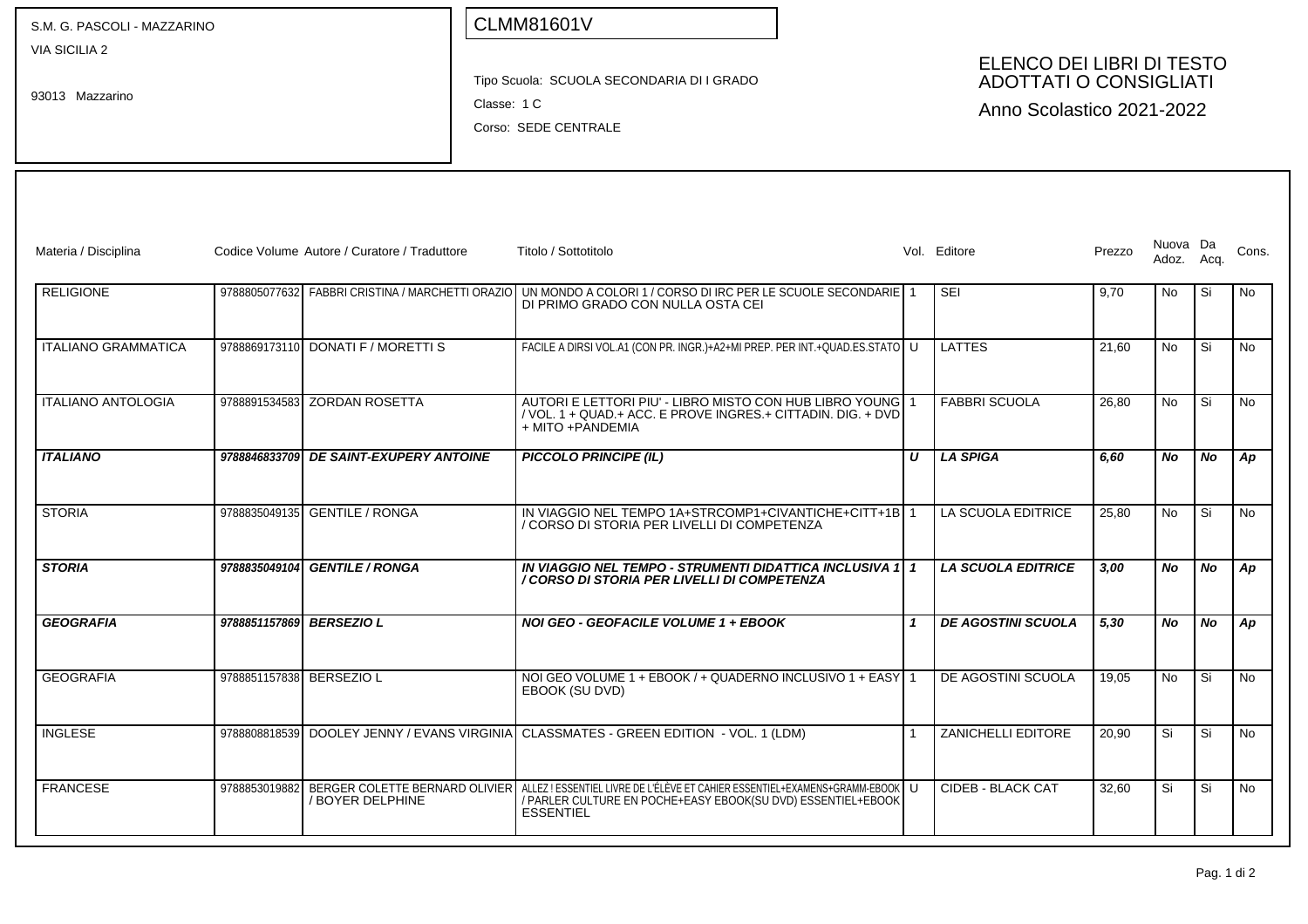| S.M. G. PASCOLI - MAZZARINO                                              |  |                                              |  | <b>CLMM81601V</b>                                                                                                                            |              |                                                                                         |        |                        |    |           |
|--------------------------------------------------------------------------|--|----------------------------------------------|--|----------------------------------------------------------------------------------------------------------------------------------------------|--------------|-----------------------------------------------------------------------------------------|--------|------------------------|----|-----------|
| VIA SICILIA 2<br>93013 Mazzarino                                         |  |                                              |  | Tipo Scuola: SCUOLA SECONDARIA DI I GRADO<br>Classe: 1 C<br>Corso: SEDE CENTRALE                                                             |              | ELENCO DEI LIBRI DI TESTO<br><b>ADOTTATI O CONSIGLIATI</b><br>Anno Scolastico 2021-2022 |        |                        |    |           |
| Materia / Disciplina                                                     |  | Codice Volume Autore / Curatore / Traduttore |  | Titolo / Sottotitolo                                                                                                                         |              | Vol. Editore                                                                            | Prezzo | Nuova Da<br>Adoz. Acq. |    | Cons.     |
| <b>MATEMATICA</b>                                                        |  | 9788851157616 MONTEMURRO ANNA                |  | ESATTO! ARITMETICA 1 + GEOMETRIA 1 + QUADERNO OPERATIVO 1<br>1 + PRONTUARIO 1 / + EASY EBOOK (SU DVD) + EBOOK                                |              | DE AGOSTINI SCUOLA                                                                      | 25,45  | No                     | Si | No        |
| <b>MATEMATICA</b>                                                        |  | 9788851157647 MONTEMURRO ANNA                |  | <b>ESATTO! MATEMATICA FACILE 1 + EBOOK</b>                                                                                                   | $\mathbf{1}$ | <b>DE AGOSTINI SCUOLA</b>                                                               | 5,80   | No                     | No | Ap        |
| <b>SCIENZE</b>                                                           |  | 9788824797061 ZANOLI STEFANO                 |  | <b>INTORNO A TE / VOLUME 1</b>                                                                                                               |              | A. MONDADORI SCUOLA                                                                     | 15.40  | Si                     | Si | No        |
| ARTE E IMMAGINE                                                          |  | 9788808890771 PULVIRENTI EMANUELA            |  | ARTEMONDO - CONFEZIONE VOLUME UNICO + ALBUM (LDM) / STORIA U<br>DELL'ARTE, LINGUAGGIO VISIVO E TECNICHE ARTISTICHE + 45<br><b>CAPOLAVORI</b> |              | ZANICHELLI EDITORE                                                                      | 26.30  | Si                     | Si | <b>No</b> |
| <b>TECNOLOGIA</b>                                                        |  | 9788869175169 ARDUINO GIANNI                 |  | HYPERTECH DISEGNO+SETT.PROD. +QUADERNO DELLE COMP.DIGITALI U<br><b>ON LINE</b>                                                               |              | <b>LATTES</b>                                                                           | 21.60  | Si                     | Si | No        |
| <b>MUSICA</b>                                                            |  | 9788842417040 VACCHI / BUFANO                |  | C'E' MUSICA PER TUTTI - EDIZIONE ACTIVEBOOK / VOLUME A + U<br>VOLUME B + ACTIVEBOOK + DIDASTORE                                              |              | <b>B.MONDADORI</b>                                                                      | 34.40  | <b>No</b>              | Si | No.       |
| SCIENZE MOTORIE E SPORTIVE 9788805076277 GOTTIN MAURIZIO / DEGANI ENRICO |  |                                              |  | RUN+QUAD. COMPETENZE+STORIA DI DAVID-BASIC LIFE SUPPORT-TECN. U<br>PRIMO SOCCORSO / CORSO DI EDUCAZIONE FISICA                               |              | SEI                                                                                     | 12.95  | No.                    | Si | No.       |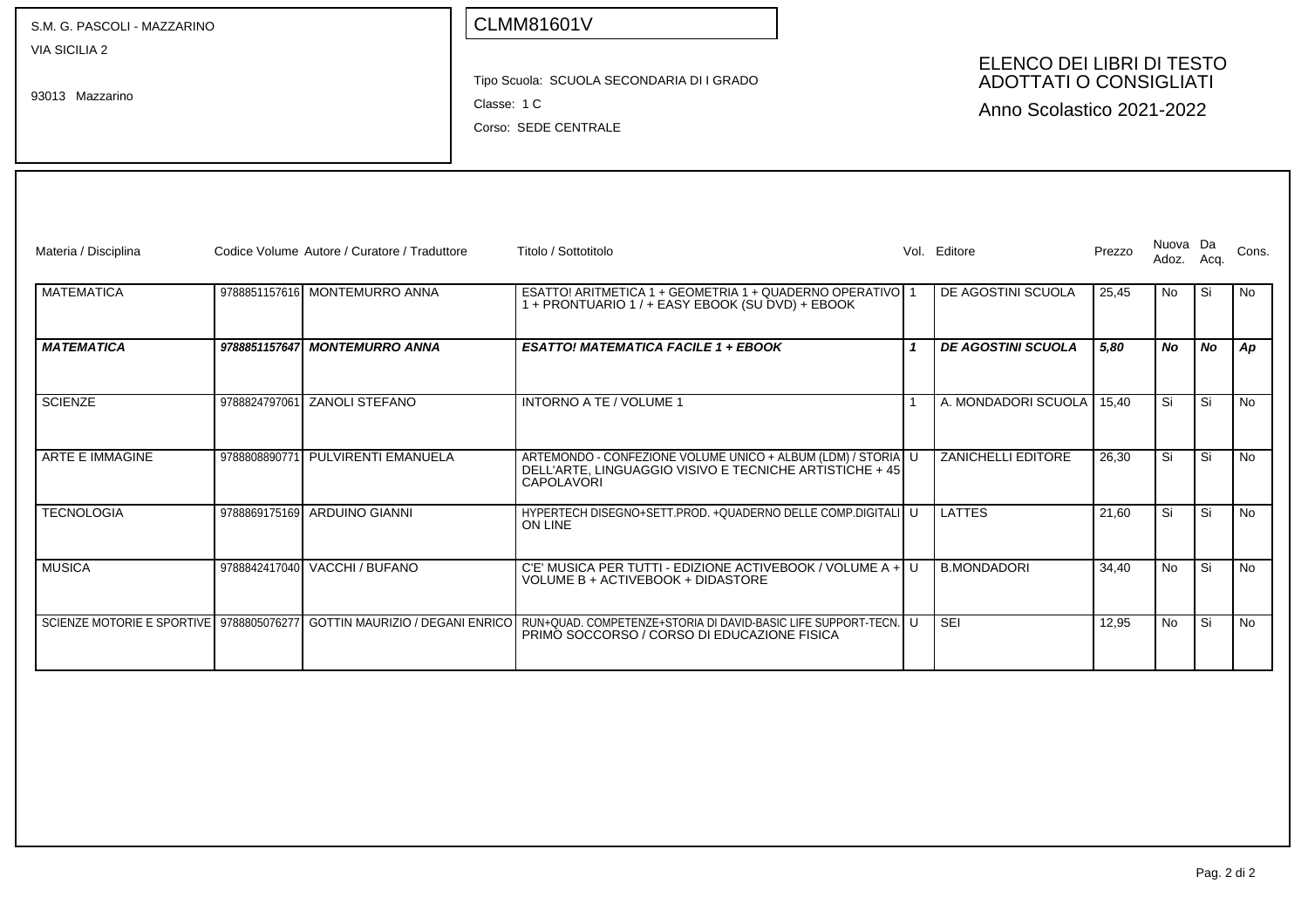| S.M. G. PASCOLI - MAZZARINO             |                                                                                  |                                              | <b>CLMM81601V</b>                                                                                                                                                                                |  |                  |                           |                                                                                         |                        |           |           |  |  |  |  |  |  |
|-----------------------------------------|----------------------------------------------------------------------------------|----------------------------------------------|--------------------------------------------------------------------------------------------------------------------------------------------------------------------------------------------------|--|------------------|---------------------------|-----------------------------------------------------------------------------------------|------------------------|-----------|-----------|--|--|--|--|--|--|
| <b>VIA SICILIA 2</b><br>93013 Mazzarino | Tipo Scuola: SCUOLA SECONDARIA DI I GRADO<br>Classe: 1 D<br>Corso: SEDE CENTRALE |                                              |                                                                                                                                                                                                  |  |                  |                           | ELENCO DEI LIBRI DI TESTO<br><b>ADOTTATI O CONSIGLIATI</b><br>Anno Scolastico 2021-2022 |                        |           |           |  |  |  |  |  |  |
| Materia / Disciplina                    |                                                                                  | Codice Volume Autore / Curatore / Traduttore | Titolo / Sottotitolo                                                                                                                                                                             |  |                  | Vol. Editore              | Prezzo                                                                                  | Nuova Da<br>Adoz. Acq. |           | Cons.     |  |  |  |  |  |  |
| <b>RELIGIONE</b>                        |                                                                                  |                                              | 9788805077632 FABBRI CRISTINA / MARCHETTI ORAZIO UN MONDO A COLORI 1 / CORSO DI IRC PER LE SCUOLE SECONDARIE 1<br>DI PRIMO GRADO CON NULLA OSTA CEI                                              |  |                  | <b>SEI</b>                | 9,70                                                                                    | No                     | Si        | No        |  |  |  |  |  |  |
| <b>ITALIANO GRAMMATICA</b>              |                                                                                  | 9788869173110 DONATI F / MORETTI S           | FACILE A DIRSI VOL.A1 (CON PR. INGR.)+A2+MI PREP. PER INT.+QUAD.ES.STATO   U                                                                                                                     |  |                  | LATTES                    | 21,60                                                                                   | No                     | Si        | No        |  |  |  |  |  |  |
| <b>ITALIANO ANTOLOGIA</b>               |                                                                                  | 9788891534583 ZORDAN ROSETTA                 | AUTORI E LETTORI PIU' - LIBRO MISTO CON HUB LIBRO YOUNG 1<br>/ VOL. 1 + QUAD.+ ACC. E PROVE INGRES.+ CITTADIN. DIG. + DVD<br>+ MITO + PANDEMIA                                                   |  |                  | <b>FABBRI SCUOLA</b>      | 26,80                                                                                   | No                     | Si        | <b>No</b> |  |  |  |  |  |  |
| <b>ITALIANO</b>                         |                                                                                  | 9788846833709 DE SAINT-EXUPERY ANTOINE       | <b>PICCOLO PRINCIPE (IL)</b>                                                                                                                                                                     |  | $\boldsymbol{U}$ | <b>LA SPIGA</b>           | 6.60                                                                                    | No.                    | <b>No</b> | Ap        |  |  |  |  |  |  |
| <b>STORIA</b>                           |                                                                                  | 9788835049104 GENTILE / RONGA                | IN VIAGGIO NEL TEMPO - STRUMENTI DIDATTICA INCLUSIVA 1 1<br>/ CORSO DI STORIA PER LIVELLI DI COMPETENZA                                                                                          |  |                  | <b>LA SCUOLA EDITRICE</b> | 3,00                                                                                    | No.                    | No        | Ap        |  |  |  |  |  |  |
| <b>STORIA</b>                           |                                                                                  | 9788835049135 GENTILE / RONGA                | IN VIAGGIO NEL TEMPO 1A+STRCOMP1+CIVANTICHE+CITT+1B 1<br>/ CORSO DI STORIA PER LIVELLI DI COMPETENZA                                                                                             |  |                  | LA SCUOLA EDITRICE        | 25,80                                                                                   | <b>No</b>              | Si        | <b>No</b> |  |  |  |  |  |  |
| <b>GEOGRAFIA</b>                        |                                                                                  | 9788851157869 BERSEZIO L                     | <b>NOI GEO - GEOFACILE VOLUME 1 + EBOOK</b>                                                                                                                                                      |  |                  | <b>DE AGOSTINI SCUOLA</b> | 5,30                                                                                    | No                     | <b>No</b> | Ap        |  |  |  |  |  |  |
| <b>GEOGRAFIA</b>                        | 9788851157838 BERSEZIO L                                                         |                                              | NOI GEO VOLUME 1 + EBOOK / + QUADERNO INCLUSIVO 1 + EASY 1<br>EBOOK (SU DVD)                                                                                                                     |  |                  | DE AGOSTINI SCUOLA        | 19,05                                                                                   | <b>No</b>              | Si        | No        |  |  |  |  |  |  |
| <b>INGLESE</b>                          |                                                                                  |                                              | 9788808818539 DOOLEY JENNY / EVANS VIRGINIA CLASSMATES - GREEN EDITION - VOL. 1 (LDM)                                                                                                            |  |                  | <b>ZANICHELLI EDITORE</b> | 20,90                                                                                   | Si                     | Si        | No        |  |  |  |  |  |  |
| <b>FRANCESE</b>                         | 9788853019882                                                                    | / BOYER DELPHINE                             | │BERGER COLETTE BERNARD OLIVIER│ALLEZ ! ESSENTIEL LIVRE DE L'ÉLÈVE ET CAHIER ESSENTIEL+EXAMENS+GRAMM-EBOOK│U<br>/ PARLER CULTURE EN POCHE+EASY EBOOK(SU DVD) ESSENTIEL+EBOOK<br><b>ESSENTIEL</b> |  |                  | CIDEB - BLACK CAT         | 32,60                                                                                   | Si                     | Si        | No        |  |  |  |  |  |  |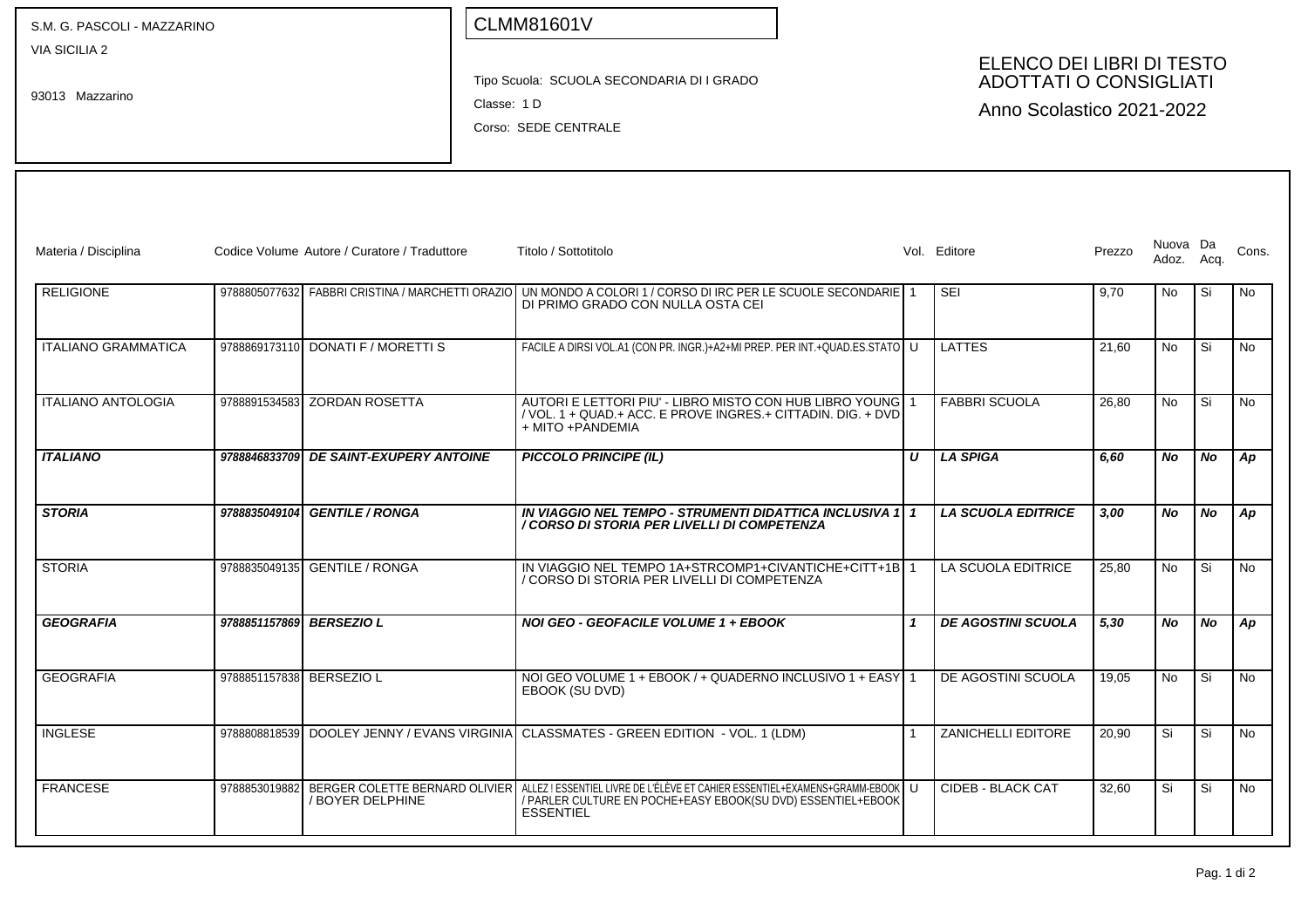| S.M. G. PASCOLI - MAZZARINO              |               |                                              |             | <b>CLMM81601V</b>                                                                                                                            |  |                                                                                         |        |            |           |           |
|------------------------------------------|---------------|----------------------------------------------|-------------|----------------------------------------------------------------------------------------------------------------------------------------------|--|-----------------------------------------------------------------------------------------|--------|------------|-----------|-----------|
| <b>VIA SICILIA 2</b><br>93013 Mazzarino  |               |                                              | Classe: 1 D | Tipo Scuola: SCUOLA SECONDARIA DI I GRADO<br>Corso: SEDE CENTRALE                                                                            |  | ELENCO DEI LIBRI DI TESTO<br><b>ADOTTATI O CONSIGLIATI</b><br>Anno Scolastico 2021-2022 |        |            |           |           |
|                                          |               |                                              |             |                                                                                                                                              |  |                                                                                         |        | Nuova Da   |           |           |
| Materia / Disciplina                     |               | Codice Volume Autore / Curatore / Traduttore |             | Titolo / Sottotitolo                                                                                                                         |  | Vol. Editore                                                                            | Prezzo | Adoz. Acq. |           | Cons.     |
| <b>MATEMATICA</b>                        |               | 9788851157616 MONTEMURRO ANNA                |             | ESATTO! ARITMETICA 1 + GEOMETRIA 1 + QUADERNO OPERATIVO 1<br>1 + PRONTUARIO 1 / + EASY EBOOK (SU DVD) + EBOOK                                |  | DE AGOSTINI SCUOLA                                                                      | 25,45  | No.        | Si        | No.       |
| <b>MATEMATICA</b>                        | 9788851157647 | <b>MONTEMURRO ANNA</b>                       |             | <b>ESATTO! MATEMATICA FACILE 1 + EBOOK</b>                                                                                                   |  | <b>DE AGOSTINI SCUOLA</b>                                                               | 5.80   | <b>No</b>  | <b>No</b> | Ap        |
| <b>SCIENZE</b>                           | 9788824797061 | <b>ZANOLI STEFANO</b>                        |             | INTORNO A TE / VOLUME 1                                                                                                                      |  | A. MONDADORI SCUOLA                                                                     | 15.40  | Si         | Si        | No.       |
| ARTE E IMMAGINE                          | 9788808890771 | PULVIRENTI EMANUELA                          |             | ARTEMONDO - CONFEZIONE VOLUME UNICO + ALBUM (LDM) / STORIA U<br>DELL'ARTE. LINGUAGGIO VISIVO E TECNICHE ARTISTICHE + 45<br><b>CAPOLAVORI</b> |  | <b>ZANICHELLI EDITORE</b>                                                               | 26.30  | Si         | Si        | <b>No</b> |
| <b>TECNOLOGIA</b>                        |               | 9788869175169 ARDUINO GIANNI                 |             | HYPERTECH DISEGNO+SETT.PROD. +QUADERNO DELLE COMP.DIGITALI U<br>ON LINE                                                                      |  | <b>LATTES</b>                                                                           | 21.60  | Si         | Si        | No.       |
| <b>MUSICA</b>                            |               | 9788842417040 VACCHI / BUFANO                |             | C'E' MUSICA PER TUTTI - EDIZIONE ACTIVEBOOK / VOLUME A + U<br>VOLUME B + ACTIVEBOOK + DIDASTORE                                              |  | <b>B.MONDADORI</b>                                                                      | 34.40  | <b>No</b>  | Si        | <b>No</b> |
| SCIENZE MOTORIE E SPORTIVE 9788805076277 |               | <b>GOTTIN MAURIZIO / DEGANI ENRICO</b>       |             | RUN+QUAD, COMPETENZE+STORIA DI DAVID-BASIC LIFE SUPPORT-TECN, U<br>PRIMO SOCCORSO / CORSO DI EDUCAZIONE FISICA                               |  | SEI                                                                                     | 12.95  | No         | Si        | No.       |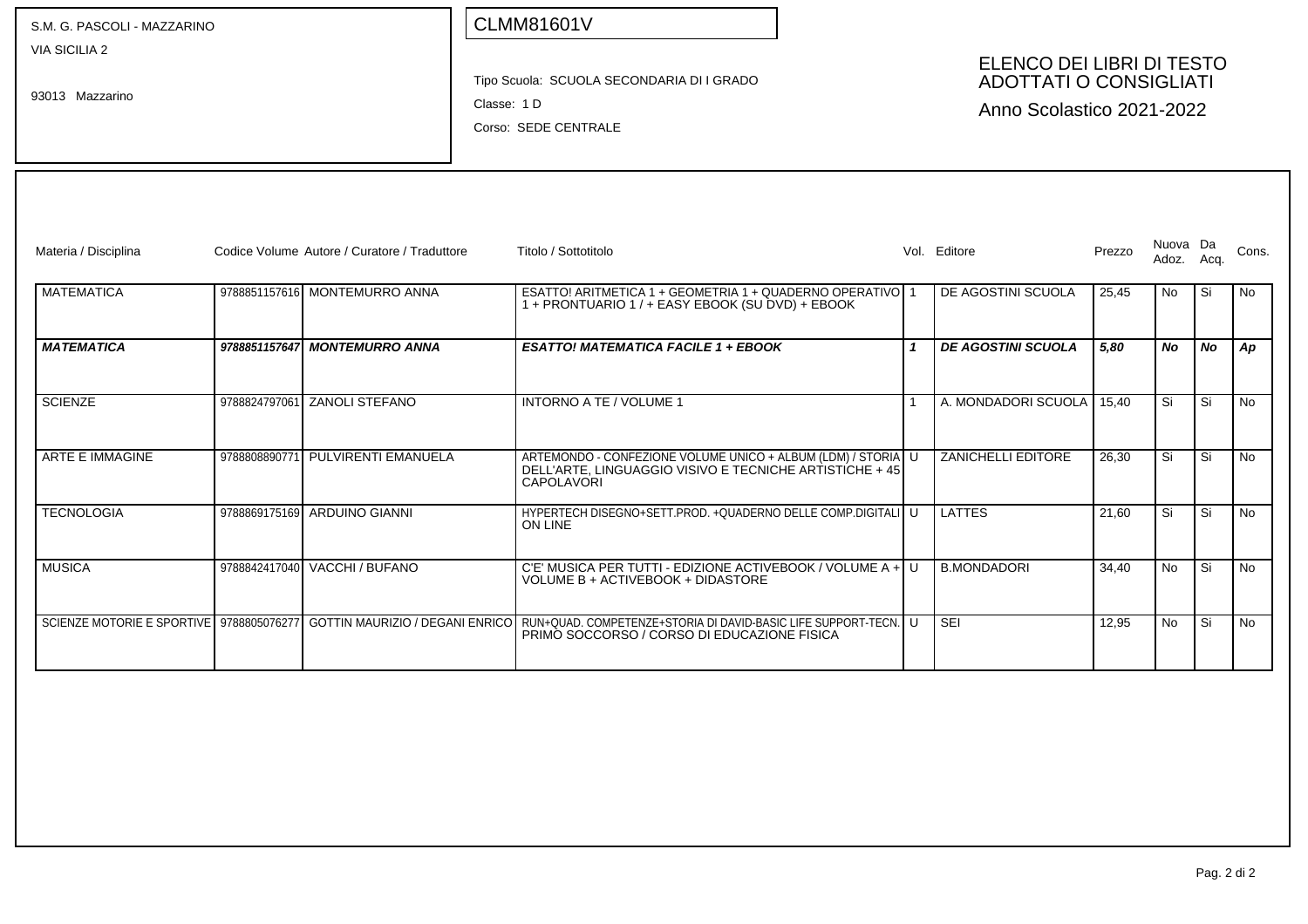| S.M. G. PASCOLI - MAZZARINO             |                          |                                                     | <b>CLMM81601V</b>                                                                                                                                                     |                  |                                                                                         |        |                   |           |       |
|-----------------------------------------|--------------------------|-----------------------------------------------------|-----------------------------------------------------------------------------------------------------------------------------------------------------------------------|------------------|-----------------------------------------------------------------------------------------|--------|-------------------|-----------|-------|
| <b>VIA SICILIA 2</b><br>93013 Mazzarino |                          |                                                     | Tipo Scuola: SCUOLA SECONDARIA DI I GRADO<br>Classe: 2 A<br>Corso: CORSO AD INDIRIZZO MUSICALE                                                                        |                  | ELENCO DEI LIBRI DI TESTO<br><b>ADOTTATI O CONSIGLIATI</b><br>Anno Scolastico 2021-2022 |        |                   |           |       |
|                                         |                          |                                                     | Attenzione. Il volume evidenziato con fondino è fuori catalogo e non è, quindi, disponibile. Per adottarne un altro occorre, pertanto, procedere a una nuova adozione |                  |                                                                                         |        |                   |           |       |
| Materia / Disciplina                    |                          | Codice Volume Autore / Curatore / Traduttore        | Titolo / Sottotitolo                                                                                                                                                  |                  | Vol. Editore                                                                            | Prezzo | Nuova Da<br>Adoz. | Acq.      | Cons. |
| <b>RELIGIONE</b>                        |                          | 9788805077649    FABBRI CRISTINA / MARCHETTI ORAZIO | UN MONDO A COLORI 2 / CORSO DI IRC PER LE SCUOLE SECONDARIE 2<br>DI PRIMO GRADO CON NULLA OSTA CEI                                                                    |                  | <b>SEI</b>                                                                              | 9,70   | N <sub>o</sub>    | Si        | No.   |
| <b>ITALIANO GRAMMATICA</b>              |                          | 9788869173110 DONATI F / MORETTI S                  | FACILE A DIRSI VOL.A1 (CON PR. INGR.)+A2+MI PREP. PER INT.+QUAD.ES.STATO U                                                                                            |                  | <b>LATTES</b>                                                                           | 21,60  | No                | <b>No</b> | No    |
| <b>ITALIANO ANTOLOGIA</b>               | 9788891534606            | <b>ZORDAN ROSETTA</b>                               | AUTORI E LETTORI PIU' - LIBRO MISTO CON HUB LIBRO YOUNG 2<br>/ VOL. 2 + QUAD. + LETTERATURA + DVD + PANDEMIE                                                          |                  | <b>FABBRI SCUOLA</b>                                                                    | 32,80  | No                | Si        | No    |
| <b>ITALIANO</b>                         | 9788846838902            | <b>MAGGI MARIASTELLA</b>                            | <b>DIARIO DI ANNA FRANK (IL)</b>                                                                                                                                      | $\boldsymbol{U}$ | <b>LA SPIGA</b>                                                                         | 8,80   | No                | No        | Ap    |
| <b>STORIA</b>                           | 9788835049159            | <b>GENTILE / RONGA</b>                              | IN VIAGGIO NEL TEMPO 2A + STRUM COMP 2 + 2B KIT / CORSO 2<br>DI STORIA PER LIVELLI DI COMPETENZA                                                                      |                  | LA SCUOLA EDITRICE                                                                      | 20,70  | No                | Si        | No    |
| <b>GEOGRAFIA</b>                        | 9788851157876 BERSEZIO L |                                                     | NOI GEO - GEOFACILE VOLUME 2 + EBOOK                                                                                                                                  | $\overline{2}$   | <b>DE AGOSTINI SCUOLA</b>                                                               | 5,30   | No                | No        | Ap    |
| <b>GEOGRAFIA</b>                        | 9788851157845 BERSEZIO L |                                                     | NOI GEO VOLUME 2 + EBOOK / + QUADERNO INCLUSIVO 2 + EASY 2<br>EBOOK (SU DVD)                                                                                          |                  | DE AGOSTINI SCUOLA                                                                      | 19,60  | No                | Si        | No.   |
| <b>INGLESE</b>                          | 9788849421798            | LINWOOD PAMELA / GUGLIELMINO<br>DANIELA / KENNEDY C | GAME ON! - VIDEO EDITION VOLUME 2 STUDENT'S BOOK & WORKBOOK 2<br>+ EBOOK / + MAPS 2 + EASY EBOOK (SU DVD) + FILE AUDIO MP3                                            |                  | PETRINI                                                                                 | 20,60  | No                | Si        | No    |
| <b>FRANCESE</b>                         |                          | 9788842653738 SAPONE P / SIMEONE A                  | C'EST PARTI! 2 PLUS + CD AUDIO                                                                                                                                        | 2                | IL CAPITELLO                                                                            | 16,50  | No                | Si        | No.   |
| <b>MATEMATICA</b>                       |                          | 9788851157623 MONTEMURRO ANNA                       | ESATTO! ARITMETICA 2 + GEOMETRIA 2 + QUADERNO OPERATIVO 2<br>2 + PRONTUARIO 2 / + EASY EBOOK (SU DVD) + EBOOK                                                         |                  | DE AGOSTINI SCUOLA                                                                      | 25,45  | No.               | Si        | No.   |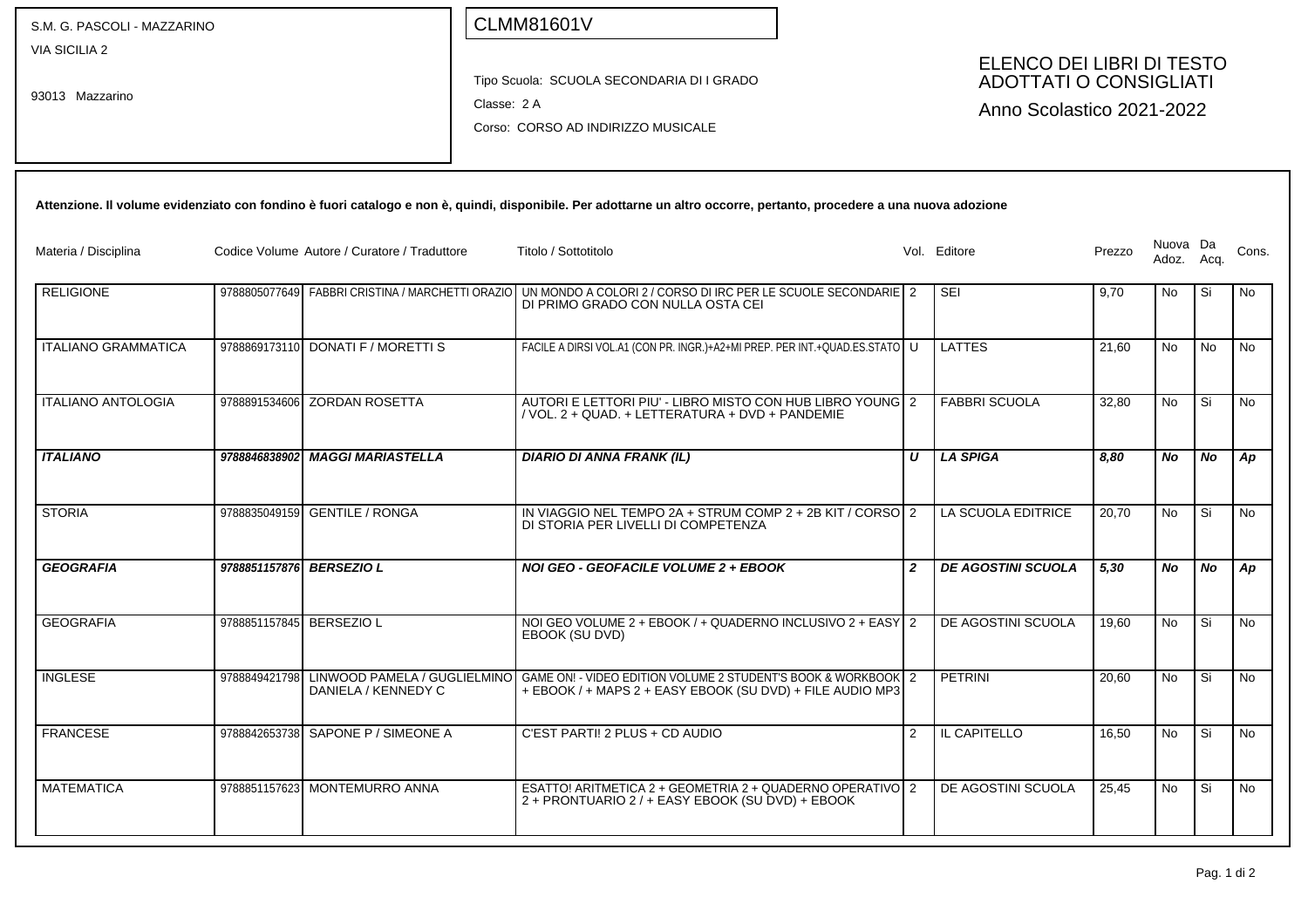| S.M. G. PASCOLI - MAZZARINO             |               |                                              | <b>CLMM81601V</b>                                                                                                                                                                              |   |                                                                                         |        |                   |           |           |
|-----------------------------------------|---------------|----------------------------------------------|------------------------------------------------------------------------------------------------------------------------------------------------------------------------------------------------|---|-----------------------------------------------------------------------------------------|--------|-------------------|-----------|-----------|
| <b>VIA SICILIA 2</b><br>93013 Mazzarino |               | Classe: 2 A                                  | Tipo Scuola: SCUOLA SECONDARIA DI I GRADO<br>Corso: CORSO AD INDIRIZZO MUSICALE                                                                                                                |   | ELENCO DEI LIBRI DI TESTO<br><b>ADOTTATI O CONSIGLIATI</b><br>Anno Scolastico 2021-2022 |        |                   |           |           |
|                                         |               |                                              | Attenzione. Il volume evidenziato con fondino è fuori catalogo e non è, quindi, disponibile. Per adottarne un altro occorre, pertanto, procedere a una nuova adozione                          |   |                                                                                         |        |                   |           |           |
| Materia / Disciplina                    |               | Codice Volume Autore / Curatore / Traduttore | Titolo / Sottotitolo                                                                                                                                                                           |   | Vol. Editore                                                                            | Prezzo | Nuova Da<br>Adoz. | Acq.      | Cons.     |
| <b>MATEMATICA</b>                       |               | 9788851157654 MONTEMURRO ANNA                | <b>ESATTO! MATEMATICA FACILE 2 + EBOOK</b>                                                                                                                                                     | 2 | <b>DE AGOSTINI SCUOLA</b>                                                               | 5,80   | No                | No        | Ap        |
| <b>SCIENZE</b>                          | 9788839521460 | / ISCRA ALESSANDRO                           | BO GIANFRANCO / DEQUINO SILVIA NUOVO INVITO ALLA NATURA 2 / LIBRO CARTACEO +ITE + DIDASTORE 2                                                                                                  |   | <b>PARAVIA</b>                                                                          | 14,50  | <b>No</b>         | Si        | No.       |
| <b>ARTE E IMMAGINE</b>                  | 9788839518781 |                                              | │ROSSETTI GIULIA / SACCO LAURA│EMOZIONARTI PLUS - COM VISIVA+STORIA ARTE CON ACTIVEBOOK│U<br>/ VOL.A+VOL.B+ACTIVEBOOK+ITE+DIDASTORE                                                            |   | PARAVIA                                                                                 | 30.90  | <b>No</b>         | <b>No</b> | <b>No</b> |
| <b>TECNOLOGIA</b>                       |               | <b>FC 9788880425878 ARDUINO GIANNI</b>       | TECNOMEDIA / DIS.LAB.+SETT.PROD. CON DVD TECNOBOOK+TAV.ONLINE+PR. U<br><b>INV. ONLINE+PAT. ONLINE</b>                                                                                          |   | <b>LATTES</b>                                                                           | 22.30  | <b>No</b>         | <b>No</b> | No.       |
| <b>MUSICA</b>                           |               | 9788842417040 VACCHI / BUFANO                | C'E' MUSICA PER TUTTI - EDIZIONE ACTIVEBOOK / VOLUME A + U<br>VOLUME B + ACTIVEBOOK + DIDASTORE                                                                                                |   | <b>B.MONDADORI</b>                                                                      | 34.40  | <b>No</b>         | <b>No</b> | <b>No</b> |
|                                         |               |                                              | SCIENZE MOTORIE E SPORTIVE I 9788805076277 I GOTTIN MAURIZIO / DEGANI ENRICO IRUN+QUAD. COMPETENZE+STORIA DI DAVID-BASIC LIFE SUPPORT-TECN. I U<br>PRIMO SOCCORSO / CORSO DI EDUCAZIONE FISICA |   | <b>SEI</b>                                                                              | 12,95  | <b>No</b>         | <b>No</b> | <b>No</b> |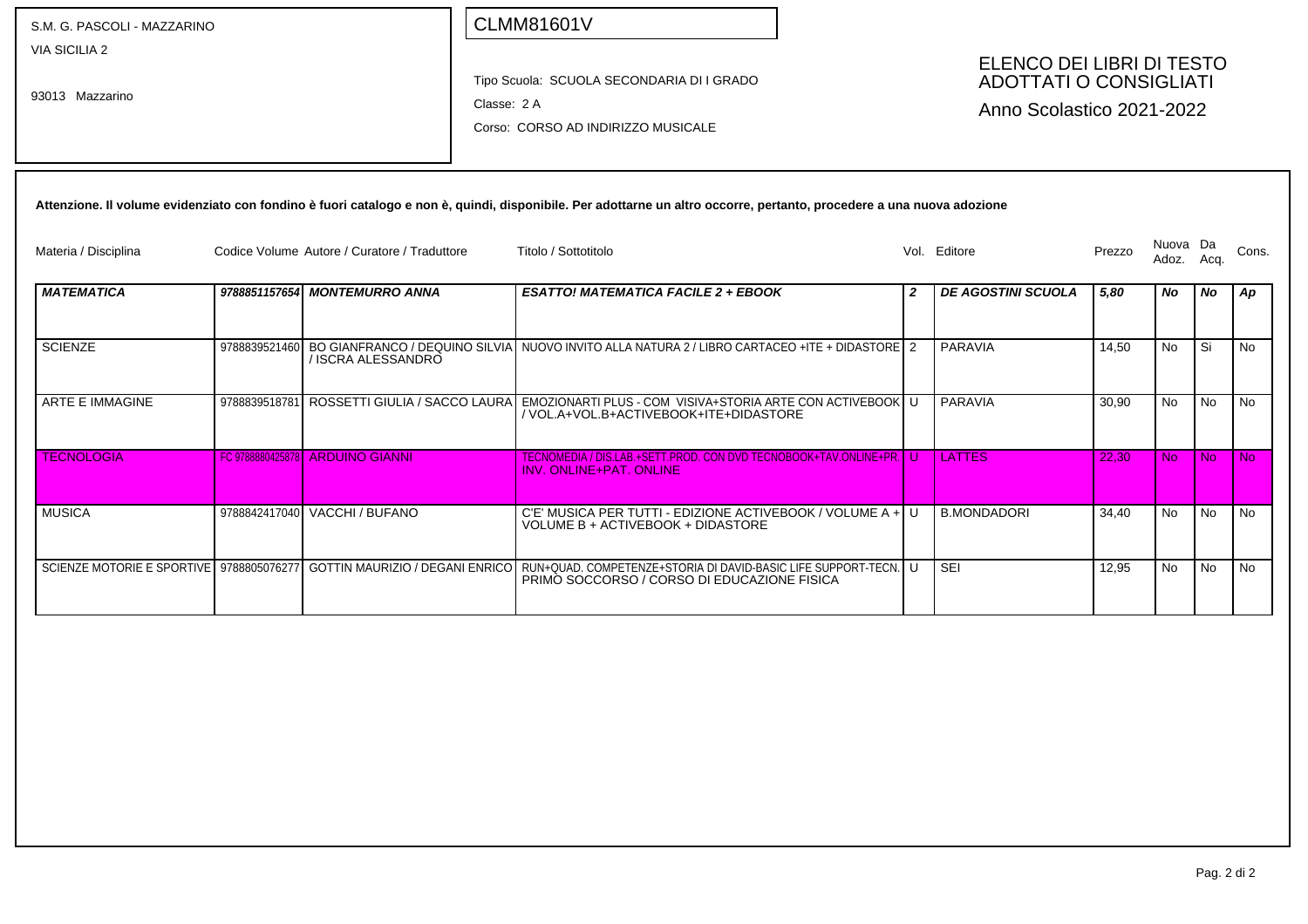| S.M. G. PASCOLI - MAZZARINO             |                          |                                                  | <b>CLMM81601V</b>                                                                                                                                                     |                |                                                                                         |        |                        |      |           |
|-----------------------------------------|--------------------------|--------------------------------------------------|-----------------------------------------------------------------------------------------------------------------------------------------------------------------------|----------------|-----------------------------------------------------------------------------------------|--------|------------------------|------|-----------|
| <b>VIA SICILIA 2</b><br>93013 Mazzarino |                          |                                                  | Tipo Scuola: SCUOLA SECONDARIA DI I GRADO<br>Classe: 2 B<br>Corso: SEDE CENTRALE                                                                                      |                | ELENCO DEI LIBRI DI TESTO<br><b>ADOTTATI O CONSIGLIATI</b><br>Anno Scolastico 2021-2022 |        |                        |      |           |
|                                         |                          |                                                  | Attenzione. Il volume evidenziato con fondino è fuori catalogo e non è, quindi, disponibile. Per adottarne un altro occorre, pertanto, procedere a una nuova adozione |                |                                                                                         |        |                        |      |           |
| Materia / Disciplina                    |                          | Codice Volume Autore / Curatore / Traduttore     | Titolo / Sottotitolo                                                                                                                                                  |                | Vol. Editore                                                                            | Prezzo | Nuova Da<br>Adoz. Acq. |      | Cons.     |
| <b>RELIGIONE</b>                        |                          | 9788805077649 FABBRI CRISTINA / MARCHETTI ORAZIO | UN MONDO A COLORI 2 / CORSO DI IRC PER LE SCUOLE SECONDARIE 2<br>DI PRIMO GRADO CON NULLA OSTA CEI                                                                    |                | <b>SEI</b>                                                                              | 9,70   | No                     | Si   | No        |
| <b>ITALIANO GRAMMATICA</b>              |                          | 9788869173110 DONATI F / MORETTI S               | FACILE A DIRSI VOL.A1 (CON PR. INGR.)+A2+MI PREP. PER INT.+QUAD.ES.STATO   U                                                                                          |                | LATTES                                                                                  | 21,60  | No                     | No   | No        |
| <b>ITALIANO ANTOLOGIA</b>               |                          | 9788891534606 ZORDAN ROSETTA                     | AUTORI E LETTORI PIU' - LIBRO MISTO CON HUB LIBRO YOUNG 2<br>/ VOL. 2 + QUAD. + LETTERATURA + DVD + PANDEMIE                                                          |                | <b>FABBRI SCUOLA</b>                                                                    | 32,80  | No                     | Si   | No        |
| <b>ITALIANO</b>                         |                          | 9788846838902 MAGGI MARIASTELLA                  | <b>DIARIO DI ANNA FRANK (IL)</b>                                                                                                                                      | U              | LA SPIGA                                                                                | 8,80   | No                     | No   | Ap        |
| <b>STORIA</b>                           |                          | 9788835049159 GENTILE / RONGA                    | IN VIAGGIO NEL TEMPO 2A + STRUM COMP $2 + 2B$ KIT / CORSO 2<br>DI STORIA PER LIVELLI DI COMPETENZA                                                                    |                | LA SCUOLA EDITRICE                                                                      | 20,70  | No                     | Si   | No        |
| <b>GEOGRAFIA</b>                        |                          | 9788851157876 BERSEZIO L                         | NOI GEO - GEOFACILE VOLUME 2 + EBOOK                                                                                                                                  | $\overline{2}$ | <b>DE AGOSTINI SCUOLA</b>                                                               | 5,30   | No                     | No   | Ap        |
| <b>GEOGRAFIA</b>                        | 9788851157845 BERSEZIO L |                                                  | NOI GEO VOLUME 2 + EBOOK / + QUADERNO INCLUSIVO 2 + EASY 2<br>EBOOK (SU DVD)                                                                                          |                | DE AGOSTINI SCUOLA                                                                      | 19,60  | No.                    | l Si | No        |
| <b>INGLESE</b>                          |                          | DANIELA / KENNEDY C                              | 9788849421798 LINWOOD PAMELA / GUGLIELMINO GAME ON! - VIDEO EDITION VOLUME 2 STUDENT'S BOOK & WORKBOOK 2<br>+ EBOOK / + MAPS 2 + EASY EBOOK (SU DVD) + FILE AUDIO MP3 |                | PETRINI                                                                                 | 20,60  | No                     | Si   | No        |
| <b>FRANCESE</b>                         |                          | 9788842653738 SAPONE P / SIMEONE A               | C'EST PARTI! 2 PLUS + CD AUDIO                                                                                                                                        | 2              | IL CAPITELLO                                                                            | 16,50  | No                     | Si.  | <b>No</b> |
| <b>MATEMATICA</b>                       |                          | 9788851157623 MONTEMURRO ANNA                    | ESATTO! ARITMETICA 2 + GEOMETRIA 2 + QUADERNO OPERATIVO 2<br>2 + PRONTUARIO 2 / + EASY EBOOK (SU DVD) + EBOOK                                                         |                | DE AGOSTINI SCUOLA                                                                      | 25,45  | <b>No</b>              | Si.  | <b>No</b> |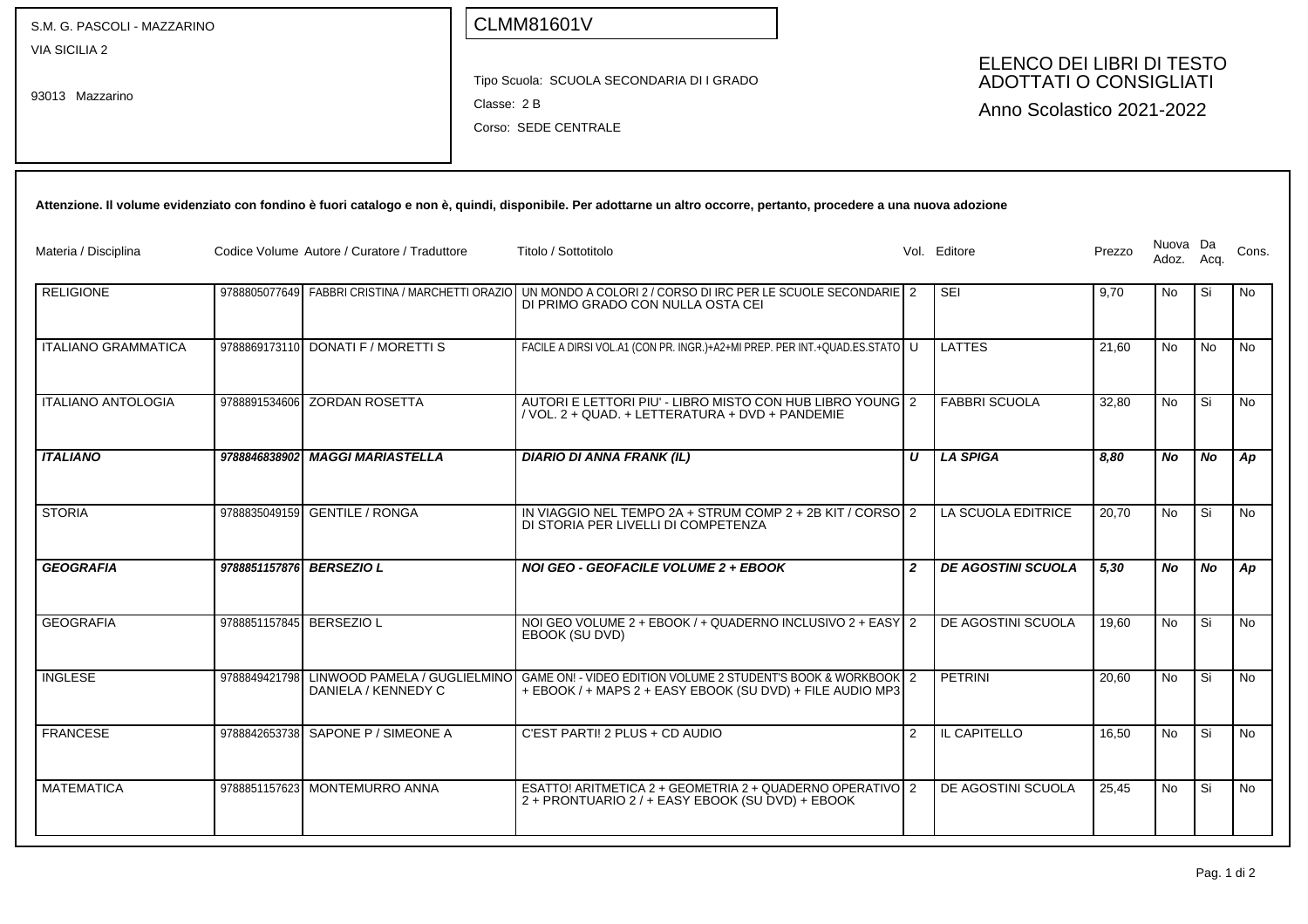| S.M. G. PASCOLI - MAZZARINO              |               |                                              |            | <b>CLMM81601V</b>                                                                                                                                                     |              |                                                                                         |        |                   |           |           |
|------------------------------------------|---------------|----------------------------------------------|------------|-----------------------------------------------------------------------------------------------------------------------------------------------------------------------|--------------|-----------------------------------------------------------------------------------------|--------|-------------------|-----------|-----------|
| <b>VIA SICILIA 2</b><br>93013 Mazzarino  |               |                                              | Classe: 2B | Tipo Scuola: SCUOLA SECONDARIA DI I GRADO<br>Corso: SEDE CENTRALE                                                                                                     |              | ELENCO DEI LIBRI DI TESTO<br><b>ADOTTATI O CONSIGLIATI</b><br>Anno Scolastico 2021-2022 |        |                   |           |           |
|                                          |               |                                              |            | Attenzione. Il volume evidenziato con fondino è fuori catalogo e non è, quindi, disponibile. Per adottarne un altro occorre, pertanto, procedere a una nuova adozione |              |                                                                                         |        |                   |           |           |
| Materia / Disciplina                     |               | Codice Volume Autore / Curatore / Traduttore |            | Titolo / Sottotitolo                                                                                                                                                  |              | Vol. Editore                                                                            | Prezzo | Nuova Da<br>Adoz. | Acq.      | Cons.     |
| <b>MATEMATICA</b>                        |               | 9788851157654 MONTEMURRO ANNA                |            | <b>ESATTO! MATEMATICA FACILE 2 + EBOOK</b>                                                                                                                            | $\mathbf{2}$ | <b>DE AGOSTINI SCUOLA</b>                                                               | 5,80   | No                | No        | Ap        |
| <b>SCIENZE</b>                           | 9788839521460 | / ISCRA ALESSANDRO                           |            | BO GIANFRANCO / DEQUINO SILVIA NUOVO INVITO ALLA NATURA 2 / LIBRO CARTACEO +ITE + DIDASTORE   2                                                                       |              | PARAVIA                                                                                 | 14,50  | <b>No</b>         | Si        | <b>No</b> |
| ARTE E IMMAGINE                          | 9788839518781 | ROSSETTI GIULIA / SACCO LAURA                |            | EMOZIONARTI PLUS - COM VISIVA+STORIA ARTE CON ACTIVEBOOK U<br>/ VOL.A+VOL.B+ACTIVEBOOK+ITE+DIDASTORE                                                                  |              | <b>PARAVIA</b>                                                                          | 30,90  | <b>No</b>         | <b>No</b> | <b>No</b> |
| <b>TECNOLOGIA</b>                        |               | <b>FC 9788880425878 ARDUINO GIANNI</b>       |            | TECNOMEDIA / DIS.LAB.+SETT.PROD. CON DVD TECNOBOOK+TAV.ONLINE+PR. U<br><b>INV. ONLINE+PAT. ONLINE</b>                                                                 |              | <b>LATTES</b>                                                                           | 22.30  | <b>No</b>         | <b>No</b> | No        |
| <b>MUSICA</b>                            |               | 9788842417040 VACCHI / BUFANO                |            | C'E' MUSICA PER TUTTI - EDIZIONE ACTIVEBOOK / VOLUME A + U<br>VOLUME B + ACTIVEBOOK + DIDASTORE                                                                       |              | <b>B.MONDADORI</b>                                                                      | 34.40  | <b>No</b>         | <b>No</b> | <b>No</b> |
| SCIENZE MOTORIE E SPORTIVE 9788805076277 |               |                                              |            | GOTTIN MAURIZIO / DEGANI ENRICO   RUN+QUAD. COMPETENZE+STORIA DI DAVID-BASIC LIFE SUPPORT-TECN.   U<br>PRIMO SOCCORSO / CORSO DI EDUCAZIONE FISICA                    |              | <b>SEI</b>                                                                              | 12,95  | No                | <b>No</b> | <b>No</b> |
|                                          |               |                                              |            |                                                                                                                                                                       |              |                                                                                         |        |                   |           |           |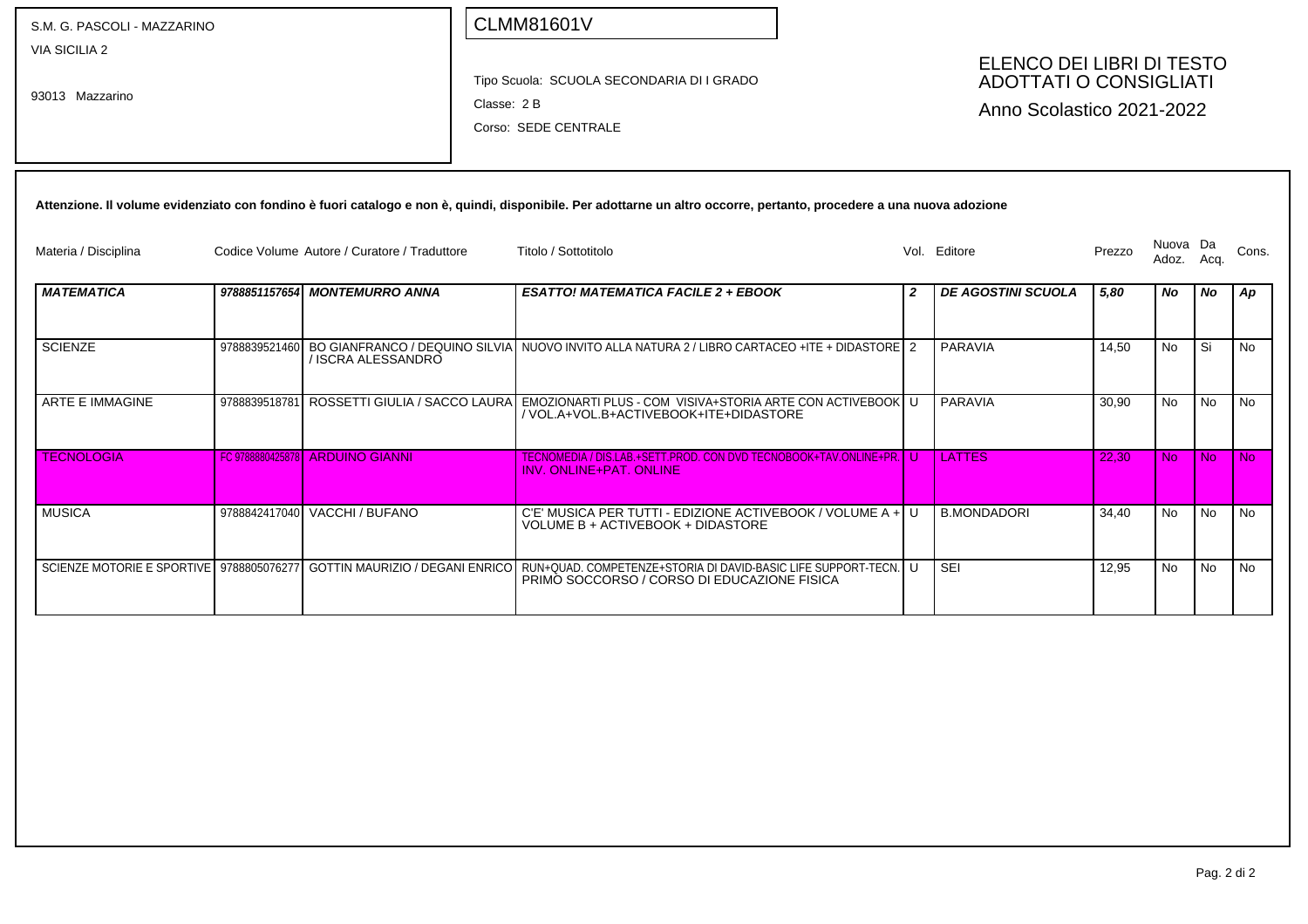| S.M. G. PASCOLI - MAZZARINO             |                          |                                                  |             | <b>CLMM81601V</b>                                                                                                                                                     |                |                                                                                         |        |                        |           |           |
|-----------------------------------------|--------------------------|--------------------------------------------------|-------------|-----------------------------------------------------------------------------------------------------------------------------------------------------------------------|----------------|-----------------------------------------------------------------------------------------|--------|------------------------|-----------|-----------|
| <b>VIA SICILIA 2</b><br>93013 Mazzarino |                          |                                                  | Classe: 2 C | Tipo Scuola: SCUOLA SECONDARIA DI I GRADO<br>Corso: SEDE CENTRALE                                                                                                     |                | ELENCO DEI LIBRI DI TESTO<br><b>ADOTTATI O CONSIGLIATI</b><br>Anno Scolastico 2021-2022 |        |                        |           |           |
|                                         |                          |                                                  |             | Attenzione. Il volume evidenziato con fondino è fuori catalogo e non è, quindi, disponibile. Per adottarne un altro occorre, pertanto, procedere a una nuova adozione |                |                                                                                         |        |                        |           |           |
| Materia / Disciplina                    |                          | Codice Volume Autore / Curatore / Traduttore     |             | Titolo / Sottotitolo                                                                                                                                                  |                | Vol. Editore                                                                            | Prezzo | Nuova Da<br>Adoz. Acq. |           | Cons.     |
| <b>RELIGIONE</b>                        |                          | 9788805077649 FABBRI CRISTINA / MARCHETTI ORAZIO |             | UN MONDO A COLORI 2 / CORSO DI IRC PER LE SCUOLE SECONDARIE 2<br>DI PRIMO GRADO CON NULLA OSTA CEI                                                                    |                | <b>SEI</b>                                                                              | 9,70   | No                     | Si        | No        |
| <b>ITALIANO GRAMMATICA</b>              |                          | 9788869173110 DONATI F / MORETTI S               |             | FACILE A DIRSI VOL.A1 (CON PR. INGR.)+A2+MI PREP. PER INT.+QUAD.ES.STATO   U                                                                                          |                | LATTES                                                                                  | 21,60  | No                     | No        | No        |
| <b>ITALIANO ANTOLOGIA</b>               |                          | 9788891534606 ZORDAN ROSETTA                     |             | AUTORI E LETTORI PIU' - LIBRO MISTO CON HUB LIBRO YOUNG 2<br>/ VOL. 2 + QUAD. + LETTERATURA + DVD + PANDEMIE                                                          |                | <b>FABBRI SCUOLA</b>                                                                    | 32,80  | No                     | Si        | No        |
| <b>ITALIANO</b>                         |                          | 9788847220713 CONATI DAVID                       |             | AMICI VIRTU@LI NUOVA EDIZIONE / LA REALTA' DEL SOCIAL NETWORK, U<br><b>LA REALTA' DI TUTTI I GIORNI</b>                                                               |                | <b>RAFFAELLO</b>                                                                        | 8,30   | No                     | No        | Ap        |
| <b>STORIA</b>                           |                          | 9788835049159 GENTILE / RONGA                    |             | IN VIAGGIO NEL TEMPO 2A + STRUM COMP $2 + 2B$ KIT / CORSO $2$<br>DI STORIA PER LIVELLI DI COMPETENZA                                                                  |                | LA SCUOLA EDITRICE                                                                      | 20,70  | No                     | Si        | No        |
| <b>GEOGRAFIA</b>                        | 9788851157845 BERSEZIO L |                                                  |             | NOI GEO VOLUME 2 + EBOOK / + QUADERNO INCLUSIVO 2 + EASY 2<br>EBOOK (SU DVD)                                                                                          |                | DE AGOSTINI SCUOLA                                                                      | 19,60  | No.                    | Si        | No        |
| <b>GEOGRAFIA</b>                        | 9788851157876 BERSEZIO L |                                                  |             | NOI GEO - GEOFACILE VOLUME 2 + EBOOK                                                                                                                                  | $\overline{2}$ | <b>DE AGOSTINI SCUOLA</b>                                                               | 5,30   | No                     | <b>No</b> | Ap        |
| <b>INGLESE</b>                          |                          | DANIELA / KENNEDY C                              |             | 9788849421798 LINWOOD PAMELA / GUGLIELMINO GAME ON! - VIDEO EDITION VOLUME 2 STUDENT'S BOOK & WORKBOOK 2<br>+ EBOOK / + MAPS 2 + EASY EBOOK (SU DVD) + FILE AUDIO MP3 |                | PETRINI                                                                                 | 20,60  | No                     | Si        | No        |
| <b>FRANCESE</b>                         |                          | 9788842653738 SAPONE P / SIMEONE A               |             | C'EST PARTI! 2 PLUS + CD AUDIO                                                                                                                                        | 2              | IL CAPITELLO                                                                            | 16,50  | No                     | Si Si     | <b>No</b> |
| <b>MATEMATICA</b>                       |                          | 9788851157623 MONTEMURRO ANNA                    |             | ESATTO! ARITMETICA 2 + GEOMETRIA 2 + QUADERNO OPERATIVO 2<br>2 + PRONTUARIO 2 / + EASY EBOOK (SU DVD) + EBOOK                                                         |                | DE AGOSTINI SCUOLA                                                                      | 25,45  | <b>No</b>              | Si.       | <b>No</b> |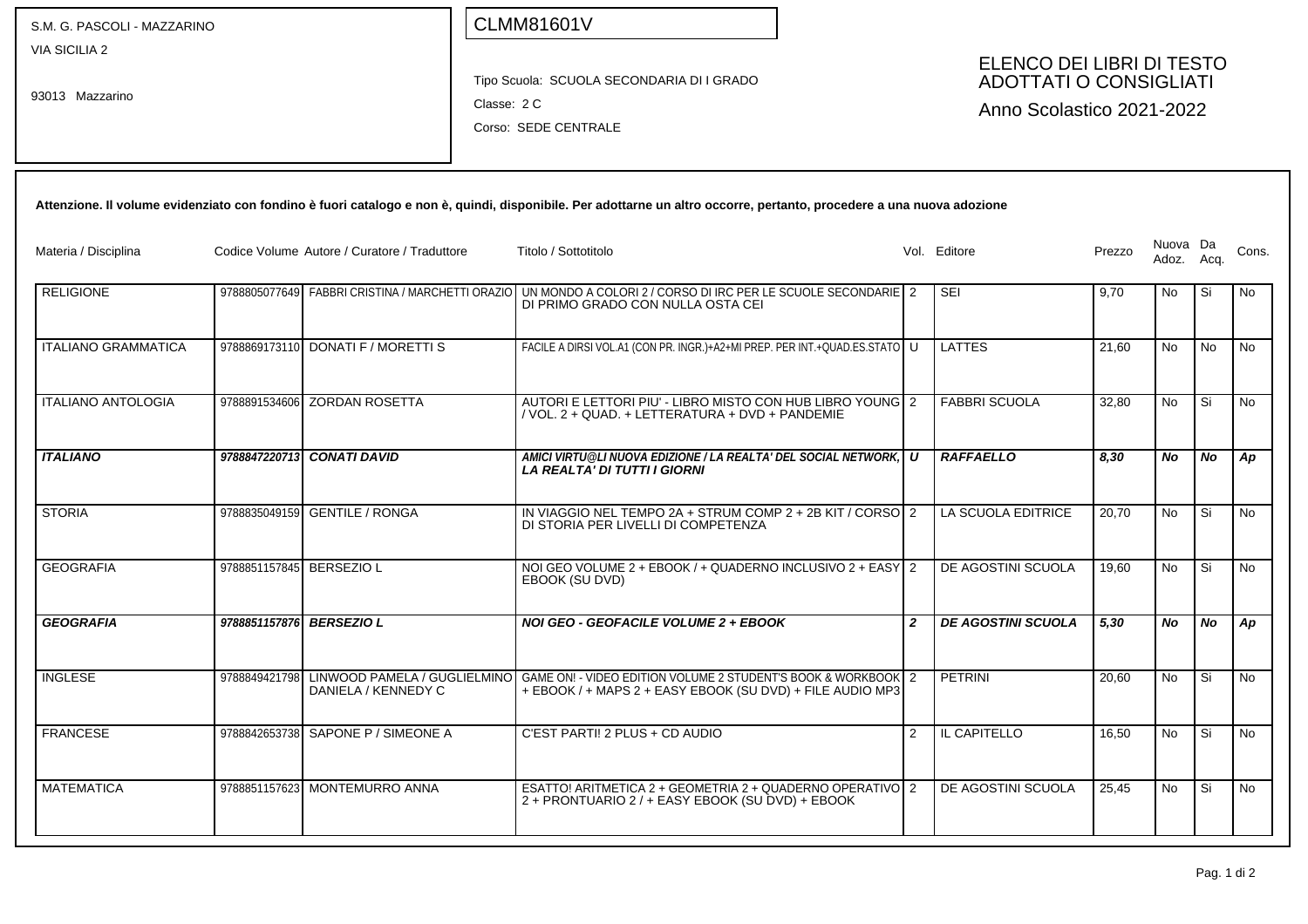| S.M. G. PASCOLI - MAZZARINO              |               |                                              | <b>CLMM81601V</b>                                                                                                                                                     |                  |                                                                                         |        |                   |           |           |
|------------------------------------------|---------------|----------------------------------------------|-----------------------------------------------------------------------------------------------------------------------------------------------------------------------|------------------|-----------------------------------------------------------------------------------------|--------|-------------------|-----------|-----------|
| <b>VIA SICILIA 2</b><br>93013 Mazzarino  |               |                                              | Tipo Scuola: SCUOLA SECONDARIA DI I GRADO<br>Classe: 2 C<br>Corso: SEDE CENTRALE                                                                                      |                  | ELENCO DEI LIBRI DI TESTO<br><b>ADOTTATI O CONSIGLIATI</b><br>Anno Scolastico 2021-2022 |        |                   |           |           |
|                                          |               |                                              | Attenzione. Il volume evidenziato con fondino è fuori catalogo e non è, quindi, disponibile. Per adottarne un altro occorre, pertanto, procedere a una nuova adozione |                  |                                                                                         |        |                   |           |           |
| Materia / Disciplina                     |               | Codice Volume Autore / Curatore / Traduttore | Titolo / Sottotitolo                                                                                                                                                  |                  | Vol. Editore                                                                            | Prezzo | Nuova Da<br>Adoz. | Acq.      | Cons.     |
| <b>MATEMATICA</b>                        |               | 9788851157654 MONTEMURRO ANNA                | <b>ESATTO! MATEMATICA FACILE 2 + EBOOK</b>                                                                                                                            | $\boldsymbol{2}$ | <b>DE AGOSTINI SCUOLA</b>                                                               | 5,80   | No                | No        | Ap        |
| <b>SCIENZE</b>                           |               | / ISCRA ALESSANDRO                           | 9788839521460 BO GIANFRANCO / DEQUINO SILVIA NUOVO INVITO ALLA NATURA 2 / LIBRO CARTACEO +ITE + DIDASTORE 2                                                           |                  | PARAVIA                                                                                 | 14.50  | <b>No</b>         | l Si      | <b>No</b> |
| ARTE E IMMAGINE                          | 9788839518781 | ROSSETTI GIULIA / SACCO LAURA                | EMOZIONARTI PLUS - COM VISIVA+STORIA ARTE CON ACTIVEBOOK U<br>/ VOL.A+VOL.B+ACTIVEBOOK+ITE+DIDASTORE                                                                  |                  | PARAVIA                                                                                 | 30,90  | No                | <b>No</b> | <b>No</b> |
| <b>TECNOLOGIA</b>                        |               | <b>FC 9788880425878 ARDUINO GIANNI</b>       | TECNOMEDIA / DIS.LAB.+SETT.PROD. CON DVD TECNOBOOK+TAV.ONLINE+PR. U<br><b>INV. ONLINE+PAT, ONLINE</b>                                                                 |                  | <b>LATTES</b>                                                                           | 22.30  | No.               | No.       | l Nol     |
| <b>MUSICA</b>                            |               | 9788842417040 VACCHI / BUFANO                | C'E' MUSICA PER TUTTI - EDIZIONE ACTIVEBOOK / VOLUME A + U<br>VOLUME B + ACTIVEBOOK + DIDASTORE                                                                       |                  | <b>B.MONDADORI</b>                                                                      | 34.40  | No.               | No.       | No.       |
| SCIENZE MOTORIE E SPORTIVE 9788805076277 |               | <b>GOTTIN MAURIZIO / DEGANI ENRICO</b>       | RUN+QUAD. COMPETENZE+STORIA DI DAVID-BASIC LIFE SUPPORT-TECN. U<br>PRIMO SOCCORSO / CORSO DI EDUCAZIONE FISICA                                                        |                  | <b>SEI</b>                                                                              | 12,95  | No                | <b>No</b> | <b>No</b> |
|                                          |               |                                              |                                                                                                                                                                       |                  |                                                                                         |        |                   |           |           |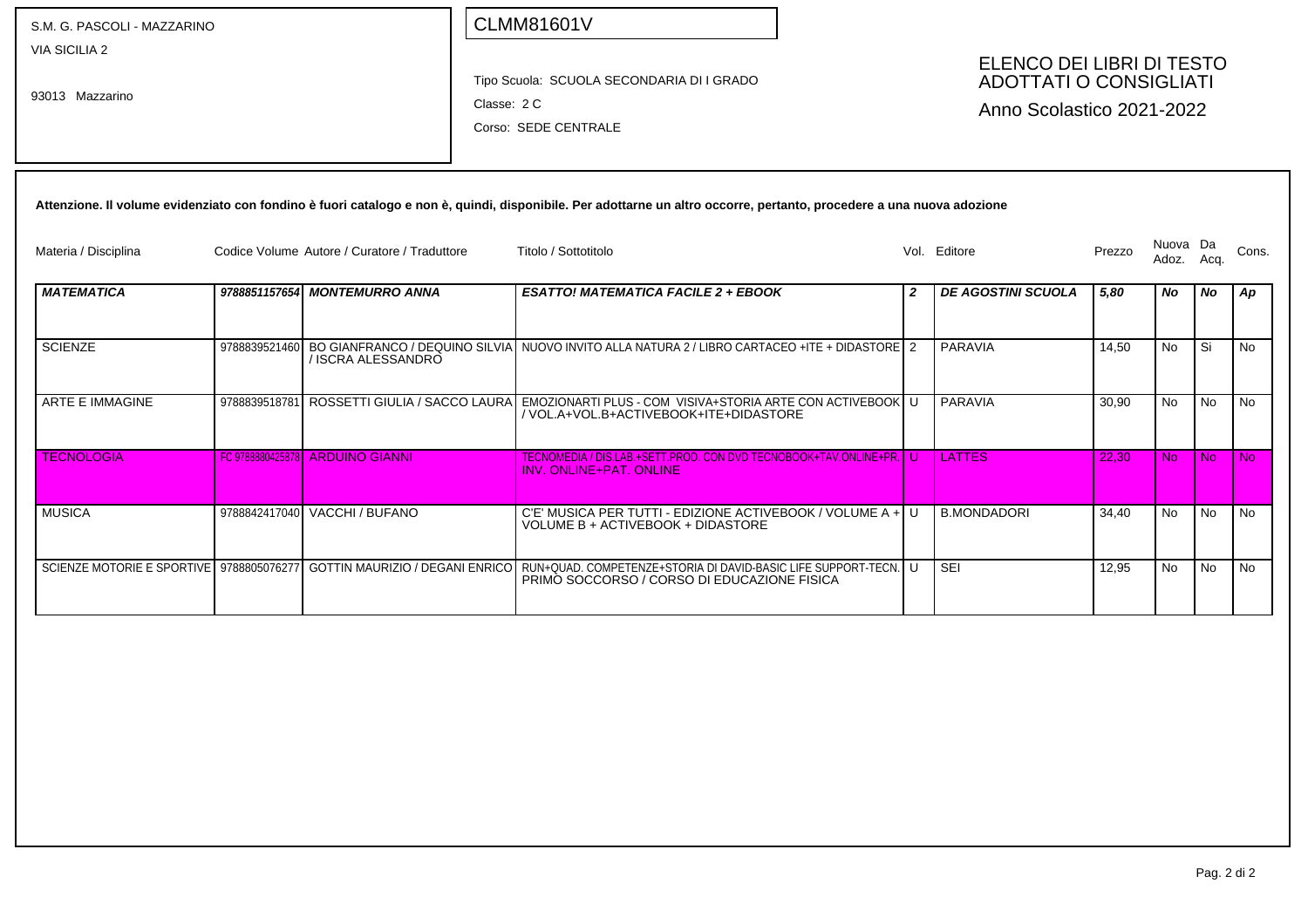| S.M. G. PASCOLI - MAZZARINO             |                          |                                                  |             | <b>CLMM81601V</b>                                                                                                                                                     |                |                                                                                         |        |                        |           |           |
|-----------------------------------------|--------------------------|--------------------------------------------------|-------------|-----------------------------------------------------------------------------------------------------------------------------------------------------------------------|----------------|-----------------------------------------------------------------------------------------|--------|------------------------|-----------|-----------|
| <b>VIA SICILIA 2</b><br>93013 Mazzarino |                          |                                                  | Classe: 2 D | Tipo Scuola: SCUOLA SECONDARIA DI I GRADO<br>Corso: SEDE CENTRALE                                                                                                     |                | ELENCO DEI LIBRI DI TESTO<br><b>ADOTTATI O CONSIGLIATI</b><br>Anno Scolastico 2021-2022 |        |                        |           |           |
|                                         |                          |                                                  |             | Attenzione. Il volume evidenziato con fondino è fuori catalogo e non è, quindi, disponibile. Per adottarne un altro occorre, pertanto, procedere a una nuova adozione |                |                                                                                         |        |                        |           |           |
| Materia / Disciplina                    |                          | Codice Volume Autore / Curatore / Traduttore     |             | Titolo / Sottotitolo                                                                                                                                                  |                | Vol. Editore                                                                            | Prezzo | Nuova Da<br>Adoz. Acq. |           | Cons.     |
| <b>RELIGIONE</b>                        |                          | 9788805077649 FABBRI CRISTINA / MARCHETTI ORAZIO |             | UN MONDO A COLORI 2 / CORSO DI IRC PER LE SCUOLE SECONDARIE 2<br>DI PRIMO GRADO CON NULLA OSTA CEI                                                                    |                | <b>SEI</b>                                                                              | 9,70   | No                     | Si        | No        |
| <b>ITALIANO GRAMMATICA</b>              |                          | 9788869173110 DONATI F / MORETTI S               |             | FACILE A DIRSI VOL.A1 (CON PR. INGR.)+A2+MI PREP. PER INT.+QUAD.ES.STATO   U                                                                                          |                | <b>LATTES</b>                                                                           | 21,60  | No                     | No        | No        |
| <b>ITALIANO ANTOLOGIA</b>               |                          | 9788891534606 ZORDAN ROSETTA                     |             | AUTORI E LETTORI PIU' - LIBRO MISTO CON HUB LIBRO YOUNG 2<br>/ VOL. 2 + QUAD. + LETTERATURA + DVD + PANDEMIE                                                          |                | <b>FABBRI SCUOLA</b>                                                                    | 32,80  | No                     | Si        | No        |
| <b>ITALIANO</b>                         |                          | 9788846838902 MAGGI MARIASTELLA                  |             | <b>DIARIO DI ANNA FRANK (IL)</b>                                                                                                                                      | U              | LA SPIGA                                                                                | 8,80   | No                     | No        | Ap        |
| <b>STORIA</b>                           |                          | 9788835049159 GENTILE / RONGA                    |             | IN VIAGGIO NEL TEMPO 2A + STRUM COMP $2 + 2B$ KIT / CORSO $2$<br>DI STORIA PER LIVELLI DI COMPETENZA                                                                  |                | LA SCUOLA EDITRICE                                                                      | 20,70  | No                     | Si        | No        |
| <b>GEOGRAFIA</b>                        | 9788851157845 BERSEZIO L |                                                  |             | NOI GEO VOLUME 2 + EBOOK / + QUADERNO INCLUSIVO 2 + EASY 2<br>EBOOK (SU DVD)                                                                                          |                | DE AGOSTINI SCUOLA                                                                      | 19,60  | No.                    | Si        | No        |
| <b>GEOGRAFIA</b>                        | 9788851157876 BERSEZIO L |                                                  |             | NOI GEO - GEOFACILE VOLUME 2 + EBOOK                                                                                                                                  | $\overline{2}$ | <b>DE AGOSTINI SCUOLA</b>                                                               | 5,30   | No                     | <b>No</b> | Ap        |
| <b>INGLESE</b>                          |                          | DANIELA / KENNEDY C                              |             | 9788849421798 LINWOOD PAMELA / GUGLIELMINO GAME ON! - VIDEO EDITION VOLUME 2 STUDENT'S BOOK & WORKBOOK 2<br>+ EBOOK / + MAPS 2 + EASY EBOOK (SU DVD) + FILE AUDIO MP3 |                | PETRINI                                                                                 | 20,60  | No                     | Si        | No        |
| <b>FRANCESE</b>                         |                          | 9788842653738 SAPONE P / SIMEONE A               |             | C'EST PARTI! 2 PLUS + CD AUDIO                                                                                                                                        | 2              | IL CAPITELLO                                                                            | 16,50  | No                     | Si.       | <b>No</b> |
| <b>MATEMATICA</b>                       |                          | 9788851157623 MONTEMURRO ANNA                    |             | ESATTO! ARITMETICA 2 + GEOMETRIA 2 + QUADERNO OPERATIVO 2<br>2 + PRONTUARIO 2 / + EASY EBOOK (SU DVD) + EBOOK                                                         |                | DE AGOSTINI SCUOLA                                                                      | 25,45  | <b>No</b>              | Si.       | <b>No</b> |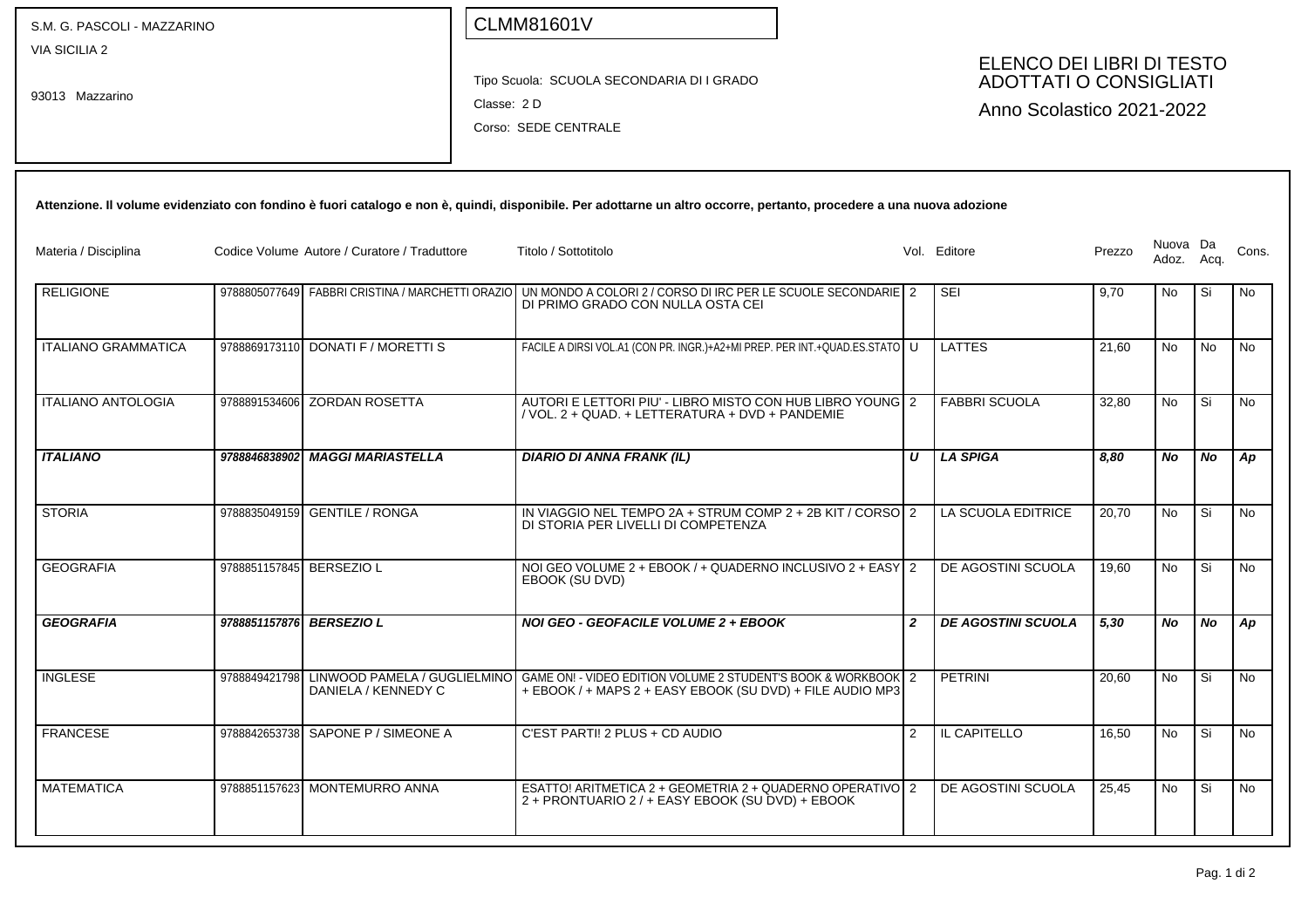| S.M. G. PASCOLI - MAZZARINO              |               |                                              | <b>CLMM81601V</b> |                                                                                                                                                                       |                  |                           |        |                   |            |                                                                   |  |                                                                                         |  |  |  |  |
|------------------------------------------|---------------|----------------------------------------------|-------------------|-----------------------------------------------------------------------------------------------------------------------------------------------------------------------|------------------|---------------------------|--------|-------------------|------------|-------------------------------------------------------------------|--|-----------------------------------------------------------------------------------------|--|--|--|--|
| <b>VIA SICILIA 2</b><br>93013 Mazzarino  |               |                                              |                   |                                                                                                                                                                       |                  |                           |        |                   | Classe: 2D | Tipo Scuola: SCUOLA SECONDARIA DI I GRADO<br>Corso: SEDE CENTRALE |  | ELENCO DEI LIBRI DI TESTO<br><b>ADOTTATI O CONSIGLIATI</b><br>Anno Scolastico 2021-2022 |  |  |  |  |
|                                          |               |                                              |                   | Attenzione. Il volume evidenziato con fondino è fuori catalogo e non è, quindi, disponibile. Per adottarne un altro occorre, pertanto, procedere a una nuova adozione |                  |                           |        |                   |            |                                                                   |  |                                                                                         |  |  |  |  |
| Materia / Disciplina                     |               | Codice Volume Autore / Curatore / Traduttore |                   | Titolo / Sottotitolo                                                                                                                                                  |                  | Vol. Editore              | Prezzo | Nuova Da<br>Adoz. | Acq.       | Cons.                                                             |  |                                                                                         |  |  |  |  |
| <b>MATEMATICA</b>                        |               | 9788851157654 MONTEMURRO ANNA                |                   | <b>ESATTO! MATEMATICA FACILE 2 + EBOOK</b>                                                                                                                            | $\boldsymbol{2}$ | <b>DE AGOSTINI SCUOLA</b> | 5,80   | No                | No         | Ap                                                                |  |                                                                                         |  |  |  |  |
| <b>SCIENZE</b>                           | 9788839521460 | / ISCRA ALESSANDRO                           |                   | BO GIANFRANCO / DEQUINO SILVIA NUOVO INVITO ALLA NATURA 2 / LIBRO CARTACEO +ITE + DIDASTORE 2                                                                         |                  | PARAVIA                   | 14.50  | <b>No</b>         | l Si       | <b>No</b>                                                         |  |                                                                                         |  |  |  |  |
| ARTE E IMMAGINE                          | 9788839518781 | ROSSETTI GIULIA / SACCO LAURA                |                   | EMOZIONARTI PLUS - COM VISIVA+STORIA ARTE CON ACTIVEBOOK U<br>/ VOL.A+VOL.B+ACTIVEBOOK+ITE+DIDASTORE                                                                  |                  | PARAVIA                   | 30,90  | No                | <b>No</b>  | <b>No</b>                                                         |  |                                                                                         |  |  |  |  |
| <b>TECNOLOGIA</b>                        |               | <b>FC 9788880425878 ARDUINO GIANNI</b>       |                   | TECNOMEDIA / DIS.LAB.+SETT.PROD. CON DVD TECNOBOOK+TAV.ONLINE+PR. U<br><b>INV. ONLINE+PAT, ONLINE</b>                                                                 |                  | <b>LATTES</b>             | 22.30  | No.               | No.        | l Nol                                                             |  |                                                                                         |  |  |  |  |
| <b>MUSICA</b>                            |               | 9788842417040 VACCHI / BUFANO                |                   | C'E' MUSICA PER TUTTI - EDIZIONE ACTIVEBOOK / VOLUME A + U<br>VOLUME B + ACTIVEBOOK + DIDASTORE                                                                       |                  | <b>B.MONDADORI</b>        | 34.40  | No.               | No.        | No.                                                               |  |                                                                                         |  |  |  |  |
| SCIENZE MOTORIE E SPORTIVE 9788805076277 |               | <b>GOTTIN MAURIZIO / DEGANI ENRICO</b>       |                   | RUN+QUAD. COMPETENZE+STORIA DI DAVID-BASIC LIFE SUPPORT-TECN. U<br>PRIMO SOCCORSO / CORSO DI EDUCAZIONE FISICA                                                        |                  | <b>SEI</b>                | 12,95  | No                | <b>No</b>  | <b>No</b>                                                         |  |                                                                                         |  |  |  |  |
|                                          |               |                                              |                   |                                                                                                                                                                       |                  |                           |        |                   |            |                                                                   |  |                                                                                         |  |  |  |  |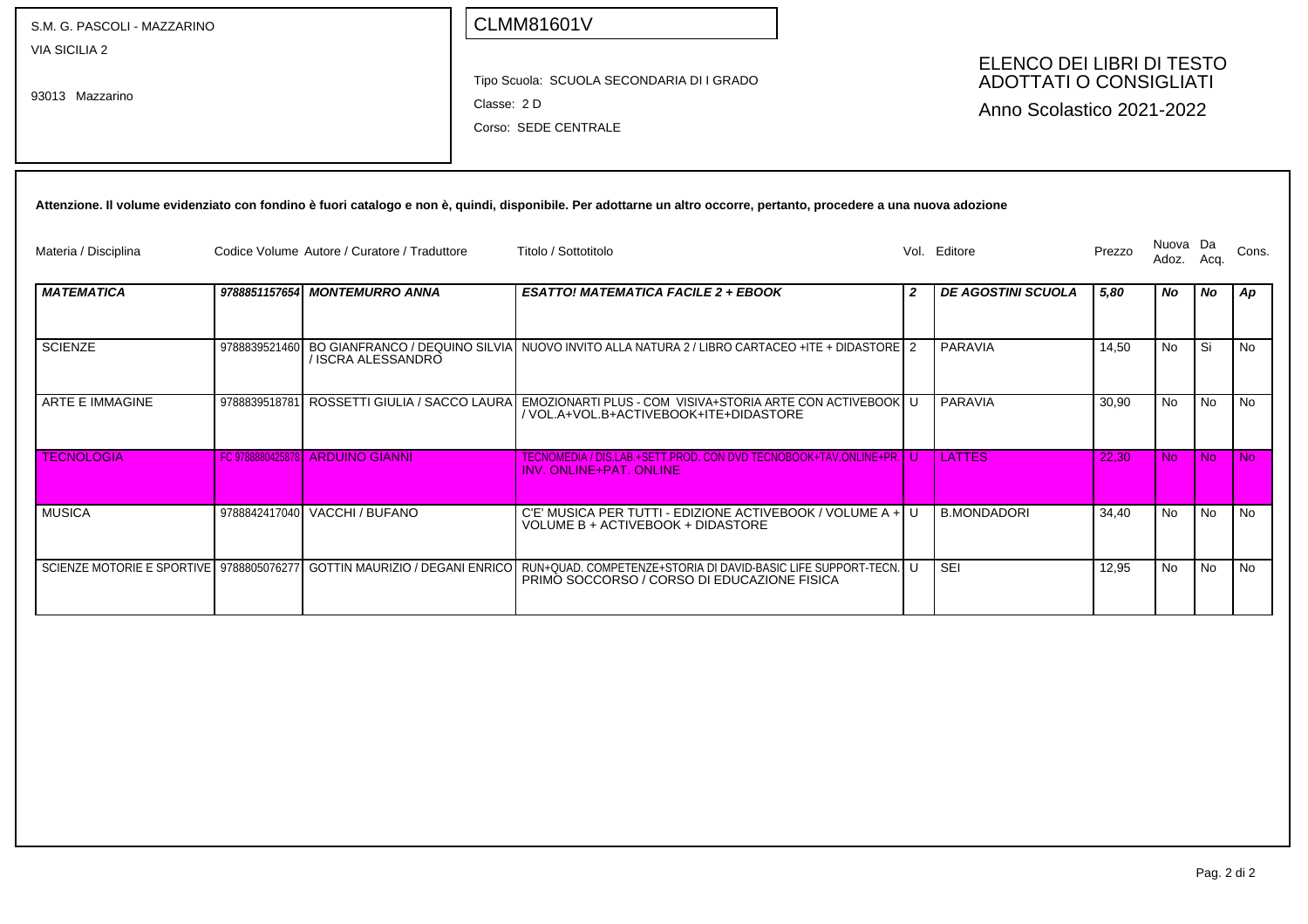| S.M. G. PASCOLI - MAZZARINO             |                          |                                                               | <b>CLMM81601V</b>                                                                                                                                                     |   |                  |                                                                                         |        |                   |           |           |
|-----------------------------------------|--------------------------|---------------------------------------------------------------|-----------------------------------------------------------------------------------------------------------------------------------------------------------------------|---|------------------|-----------------------------------------------------------------------------------------|--------|-------------------|-----------|-----------|
| <b>VIA SICILIA 2</b><br>93013 Mazzarino |                          |                                                               | Tipo Scuola: SCUOLA SECONDARIA DI I GRADO<br>Classe: 3 A<br>Corso: CORSO AD INDIRIZZO MUSICALE                                                                        |   |                  | ELENCO DEI LIBRI DI TESTO<br><b>ADOTTATI O CONSIGLIATI</b><br>Anno Scolastico 2021-2022 |        |                   |           |           |
|                                         |                          |                                                               | Attenzione. Il volume evidenziato con fondino è fuori catalogo e non è, quindi, disponibile. Per adottarne un altro occorre, pertanto, procedere a una nuova adozione |   |                  |                                                                                         |        |                   |           |           |
| Materia / Disciplina                    |                          | Codice Volume Autore / Curatore / Traduttore                  | Titolo / Sottotitolo                                                                                                                                                  |   |                  | Vol. Editore                                                                            | Prezzo | Nuova Da<br>Adoz. | Acq.      | Cons.     |
| <b>RELIGIONE</b>                        |                          | 9788805077656 FABBRI CRISTINA / MARCHETTI ORAZIO              | UN MONDO A COLORI 3 / CORSO DI IRC PER LE SCUOLE SECONDARIE 3<br>DI PRIMO GRADO CON NULLA OSTA CEI                                                                    |   |                  | <b>SEI</b>                                                                              | 9,70   | N <sub>o</sub>    | Si        | No.       |
| <b>ITALIANO GRAMMATICA</b>              |                          | 9788869173110 DONATI F / MORETTI S                            | FACILE A DIRSI VOL.A1 (CON PR. INGR.)+A2+MI PREP. PER INT.+QUAD.ES.STATO U                                                                                            |   |                  | <b>LATTES</b>                                                                           | 21,60  | No                | No        | No.       |
| <b>ITALIANO ANTOLOGIA</b>               |                          | 9788891534613 ZORDAN ROSETTA                                  | AUTORI E LETTORI PIU' - LIBRO MISTO CON HUB LIBRO YOUNG 3<br>/ VOL. 3 + QUAD. + SPECIALE ESAME + ATTUALITA' + CARTELLETTA<br>+ DVD + PANDEMIE                         |   |                  | <b>FABBRI SCUOLA</b>                                                                    | 29,40  | No                | Si        | <b>No</b> |
| <b>ITALIANO</b>                         | 9788847234437            | <b>CLELIA LOMBARDO</b>                                        | RAGAZZA CHE SOGNAVA LA LIBERTA' (LA)                                                                                                                                  |   | $\boldsymbol{U}$ | <b>RAFFAELLO</b>                                                                        | 9,00   | No                | No        | Ap        |
| <b>STORIA</b>                           | 9788835049166            | <b>GENTILE / RONGA</b>                                        | IN VIAGGIO NEL TEMPO 3A + STRUM COMP 3 + 3B KIT / CORSO 3<br>DI STORIA PER LIVELLI DI COMPETENZA                                                                      |   |                  | LA SCUOLA EDITRICE                                                                      | 21,40  | No                | Si        | No        |
| <b>GEOGRAFIA</b>                        | 9788851157883            | <b>BERSEZIO L</b>                                             | NOI GEO - GEOFACILE VOLUME 3 + EBOOK                                                                                                                                  | 3 |                  | <b>DE AGOSTINI SCUOLA</b>                                                               | 5,30   | No                | No        | Ap        |
| <b>GEOGRAFIA</b>                        | 9788851157852 BERSEZIO L |                                                               | NOI GEO VOLUME 3 + EBOOK / + QUADERNO INCLUSIVO 3 + LABORATORI 3<br>CITTADINANZA ATTIVA+EASY EBOOK (SU DVD)                                                           |   |                  | DE AGOSTINI SCUOLA                                                                      | 20,70  | No                | Si        | No.       |
| <b>INGLESE</b>                          | 9788849423419            | LINWOOD PAMELA / GUGLIELMINO<br>DANIELA / KENNEDY C           | GAME ON! - VIDEO EDITION VOL. 3 STUDENT'S BOOK & WORKBOOK 3<br>/ CON NUOVO ESAME DI STATO + EBOOK+MAPS 3+EASY EBOOK<br>(SU DVD) + FILE AUDIO MP3                      |   |                  | PETRINI                                                                                 | 20,60  | No                | Si        | No        |
| <b>INGLESE</b>                          | 9788864320243            | <b>MARTUCCI ROSY / PAPPALARDO CARLA </b><br>/ AHIAGBA TIMOTHY | <b>NEW TRENDS MILLENNIUM</b>                                                                                                                                          |   | U                | <b>MEDUSA EDITRICE</b>                                                                  | 14,90  | No                | <b>No</b> | Ap        |
| <b>FRANCESE</b>                         |                          | 9788842653745 SAPONE P / SIMEONE A                            | C'EST PARTI! 3 PLUS + CD AUDIO                                                                                                                                        |   | 3                | <b>IL CAPITELLO</b>                                                                     | 16,50  | No                | Si        | l No      |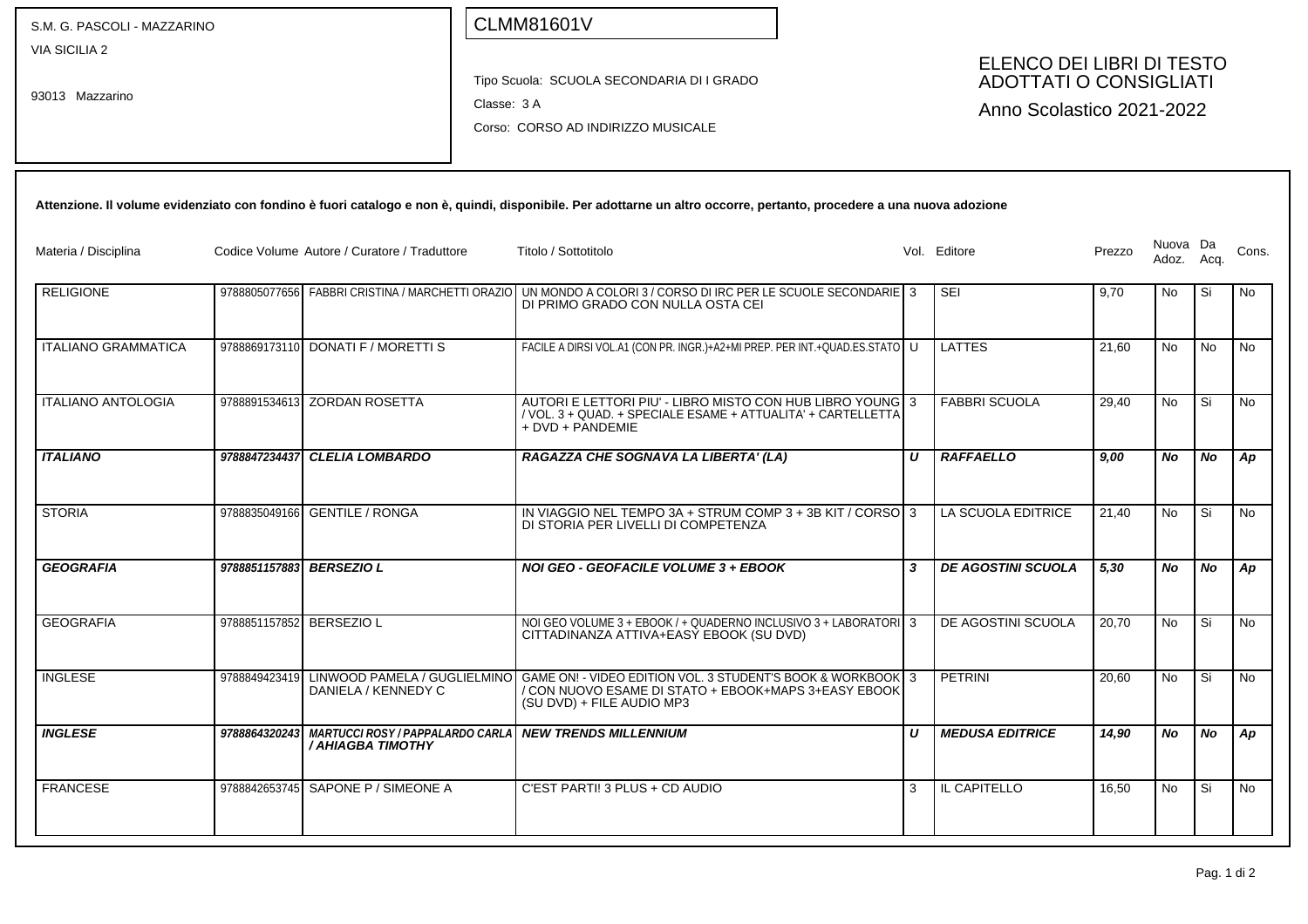| S.M. G. PASCOLI - MAZZARINO<br><b>VIA SICILIA 2</b><br>93013 Mazzarino |                  | Classe: 3 A                                  | <b>CLMM81601V</b><br>Tipo Scuola: SCUOLA SECONDARIA DI I GRADO<br>Corso: CORSO AD INDIRIZZO MUSICALE                                                                                          |   | ELENCO DEI LIBRI DI TESTO<br><b>ADOTTATI O CONSIGLIATI</b><br>Anno Scolastico 2021-2022 |        |                   |                |                |
|------------------------------------------------------------------------|------------------|----------------------------------------------|-----------------------------------------------------------------------------------------------------------------------------------------------------------------------------------------------|---|-----------------------------------------------------------------------------------------|--------|-------------------|----------------|----------------|
| Materia / Disciplina                                                   |                  | Codice Volume Autore / Curatore / Traduttore | Attenzione. Il volume evidenziato con fondino è fuori catalogo e non è, quindi, disponibile. Per adottarne un altro occorre, pertanto, procedere a una nuova adozione<br>Titolo / Sottotitolo |   | Vol. Editore                                                                            | Prezzo | Nuova Da<br>Adoz. | Acq.           | Cons.          |
| <b>MATEMATICA</b>                                                      |                  | 9788851157661 MONTEMURRO ANNA                | <b>ESATTO! MATEMATICA FACILE 3 + EBOOK</b>                                                                                                                                                    | 3 | <b>DE AGOSTINI SCUOLA</b>                                                               | 5,80   | No                | No             | Ap             |
| MATEMATICA                                                             |                  | 9788851157630 MONTEMURRO ANNA                | ESATTO! ALGEBRA + GEOMETRIA 3 + QUADERNO OPERATIVO 3 3<br>+ PRONTUARIO 3 / + EASY EBOOK (SU DVD) + EBOOK                                                                                      |   | DE AGOSTINI SCUOLA                                                                      | 26.50  | No.               | Si             | No.            |
| <b>SCIENZE</b>                                                         |                  | / ISCRA ALESSANDRO                           | 9788839521484 BO GIANFRANCO / DEQUINO SILVIA NUOVO INVITO ALLA NATURA 3 / LIBRO CARTACEO + ITE + DIDASTORE 3                                                                                  |   | PARAVIA                                                                                 | 14,50  | <b>No</b>         | Si             | No             |
| ARTE E IMMAGINE                                                        |                  |                                              | 9788839518781 ROSSETTI GIULIA / SACCO LAURA EMOZIONARTI PLUS - COM VISIVA+STORIA ARTE CON ACTIVEBOOK U<br>/ VOL.A+VOL.B+ACTIVEBOOK+ITE+DIDASTORE                                              |   | PARAVIA                                                                                 | 30.90  | No.               | <b>No</b>      | <b>No</b>      |
| <b>TECNOLOGIA</b>                                                      | FC 9788880425878 | <b>ARDUINO GIANNI</b>                        | TECNOMEDIA / DIS.LAB.+SETT.PROD. CON DVD TECNOBOOK+TAV.ONLINE+PR. U<br><b>INV. ONLINE+PAT. ONLINE</b>                                                                                         |   | <b>LATTES</b>                                                                           | 22.30  | <b>No</b>         | N <sub>o</sub> | N <sub>o</sub> |
| <b>MUSICA</b>                                                          |                  | 9788842417040 VACCHI / BUFANO                | C'E' MUSICA PER TUTTI - EDIZIONE ACTIVEBOOK / VOLUME A + U<br>VOLUME B + ACTIVEBOOK + DIDASTORE                                                                                               |   | <b>B.MONDADORI</b>                                                                      | 34.40  | No.               | No.            | <b>No</b>      |
| SCIENZE MOTORIE E SPORTIVE   9788805076277                             |                  |                                              | GOTTIN MAURIZIO / DEGANI ENRICO   RUN+QUAD. COMPETENZE+STORIA DI DAVID-BASIC LIFE SUPPORT-TECN. U<br>PRIMO SOCCORSO / CORSO DI EDUCAZIONE FISICA                                              |   | <b>SEI</b>                                                                              | 12,95  | No.               | <b>No</b>      | No             |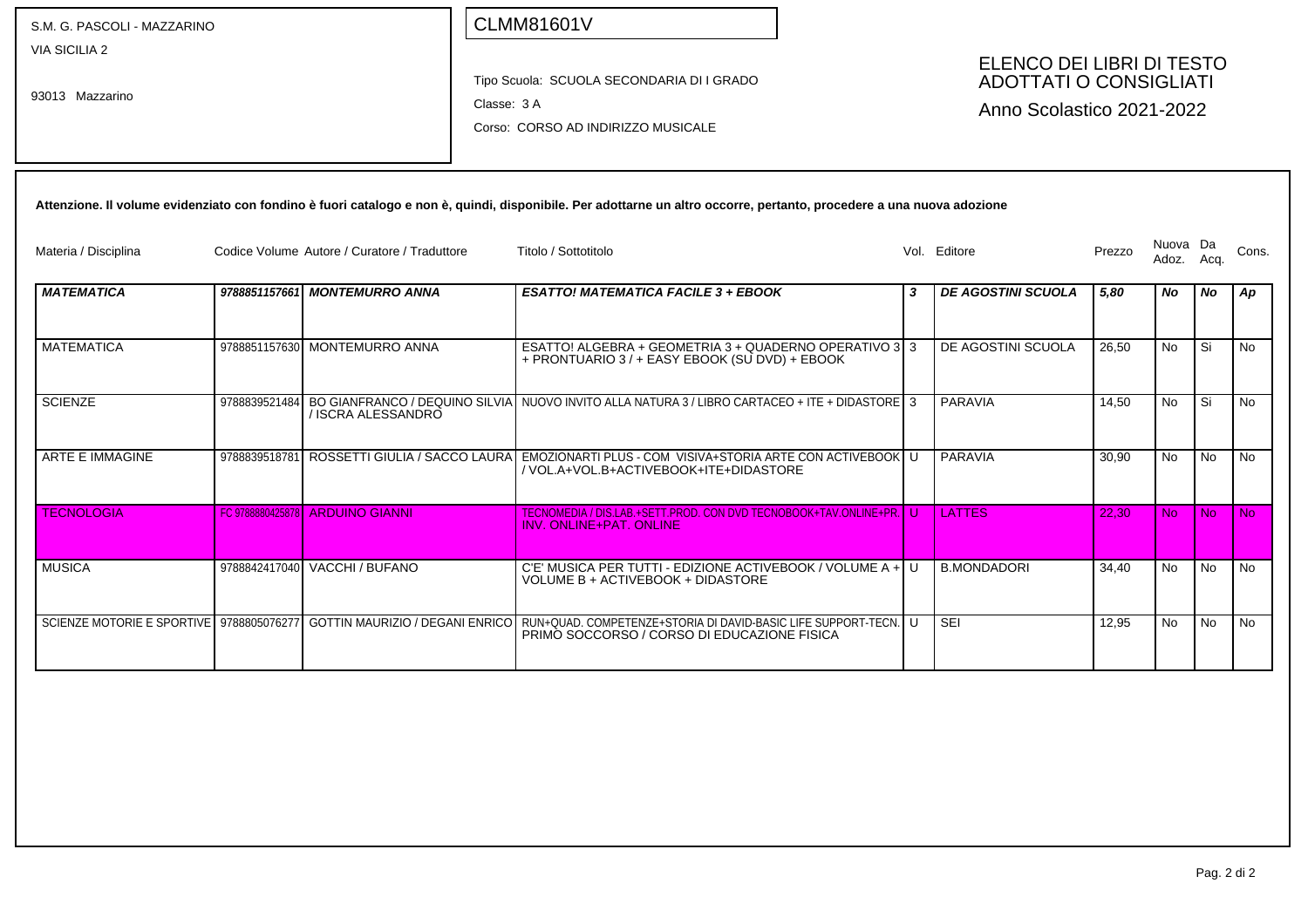| S.M. G. PASCOLI - MAZZARINO             |                          |                                                                     |             | <b>CLMM81601V</b>                                                                                                                                                     |   |                                                                                         |        |                   |           |           |
|-----------------------------------------|--------------------------|---------------------------------------------------------------------|-------------|-----------------------------------------------------------------------------------------------------------------------------------------------------------------------|---|-----------------------------------------------------------------------------------------|--------|-------------------|-----------|-----------|
| <b>VIA SICILIA 2</b><br>93013 Mazzarino |                          |                                                                     | Classe: 3 B | Tipo Scuola: SCUOLA SECONDARIA DI I GRADO<br>Corso: SEDE CENTRALE                                                                                                     |   | ELENCO DEI LIBRI DI TESTO<br><b>ADOTTATI O CONSIGLIATI</b><br>Anno Scolastico 2021-2022 |        |                   |           |           |
|                                         |                          |                                                                     |             | Attenzione. Il volume evidenziato con fondino è fuori catalogo e non è, quindi, disponibile. Per adottarne un altro occorre, pertanto, procedere a una nuova adozione |   |                                                                                         |        |                   |           |           |
| Materia / Disciplina                    |                          | Codice Volume Autore / Curatore / Traduttore                        |             | Titolo / Sottotitolo                                                                                                                                                  |   | Vol. Editore                                                                            | Prezzo | Nuova Da<br>Adoz. | Acq.      | Cons.     |
| <b>RELIGIONE</b>                        |                          | 9788805077656 FABBRI CRISTINA / MARCHETTI ORAZIO                    |             | UN MONDO A COLORI 3 / CORSO DI IRC PER LE SCUOLE SECONDARIE 3<br>DI PRIMO GRADO CON NULLA OSTA CEI                                                                    |   | <b>SEI</b>                                                                              | 9,70   | No                | Si        | No        |
| <b>ITALIANO GRAMMATICA</b>              |                          | 9788869173110 DONATI F / MORETTI S                                  |             | FACILE A DIRSI VOL.A1 (CON PR. INGR.)+A2+MI PREP. PER INT.+QUAD.ES.STATO U                                                                                            |   | <b>LATTES</b>                                                                           | 21,60  | <b>No</b>         | No        | No        |
| <b>ITALIANO ANTOLOGIA</b>               |                          | 9788891534613 ZORDAN ROSETTA                                        |             | AUTORI E LETTORI PIU' - LIBRO MISTO CON HUB LIBRO YOUNG 3<br>/ VOL. 3 + QUAD. + SPECIALE ESAME + ATTUALITA' + CARTELLETTA<br>+ DVD + PANDEMIE                         |   | <b>FABBRI SCUOLA</b>                                                                    | 29,40  | <b>No</b>         | Si        | No        |
| <b>ITALIANO</b>                         |                          | 9788846838902 MAGGI MARIASTELLA                                     |             | <b>DIARIO DI ANNA FRANK (IL)</b>                                                                                                                                      | U | <b>LA SPIGA</b>                                                                         | 8,80   | No                | No        | Ap        |
| <b>STORIA</b>                           | 9788835049166            | <b>GENTILE / RONGA</b>                                              |             | IN VIAGGIO NEL TEMPO 3A + STRUM COMP 3 + 3B KIT / CORSO 3<br>DI STORIA PER LIVELLI DI COMPETENZA                                                                      |   | LA SCUOLA EDITRICE                                                                      | 21,40  | <b>No</b>         | Si        | No        |
| <b>GEOGRAFIA</b>                        | 9788851157852 BERSEZIO L |                                                                     |             | NOI GEO VOLUME 3 + EBOOK / + QUADERNO INCLUSIVO 3 + LABORATORI 3<br>CITTADINANZA ATTIVA+EASY EBOOK (SU DVD)                                                           |   | DE AGOSTINI SCUOLA                                                                      | 20,70  | <b>No</b>         | Si        | No.       |
| <b>GEOGRAFIA</b>                        | 9788851157883 BERSEZIO L |                                                                     |             | NOI GEO - GEOFACILE VOLUME 3 + EBOOK                                                                                                                                  | 3 | <b>DE AGOSTINI SCUOLA</b>                                                               | 5,30   | <b>No</b>         | <b>No</b> | Ap        |
| <b>INGLESE</b>                          |                          | 9788864320243 MARTUCCI ROSY / PAPPALARDO CARLA<br>/ AHIAGBA TIMOTHY |             | <b>NEW TRENDS MILLENNIUM</b>                                                                                                                                          | U | <b>MEDUSA EDITRICE</b>                                                                  | 14,90  | No                | No        | Ap        |
| <b>INGLESE</b>                          |                          | 9788849423419 LINWOOD PAMELA / GUGLIELMINO<br>DANIELA / KENNEDY C   |             | GAME ON! - VIDEO EDITION VOL. 3 STUDENT'S BOOK & WORKBOOK 3<br>/ CON NUOVO ESAME DI STATO + EBOOK+MAPS 3+EASY EBOOK<br>(SU DVD) + FILE AUDIO MP3                      |   | <b>PETRINI</b>                                                                          | 20,60  | <b>No</b>         | Si        | <b>No</b> |
| <b>FRANCESE</b>                         |                          | 9788842653745 SAPONE P / SIMEONE A                                  |             | C'EST PARTI! 3 PLUS + CD AUDIO                                                                                                                                        | 3 | IL CAPITELLO                                                                            | 16,50  | No                | Si        | <b>No</b> |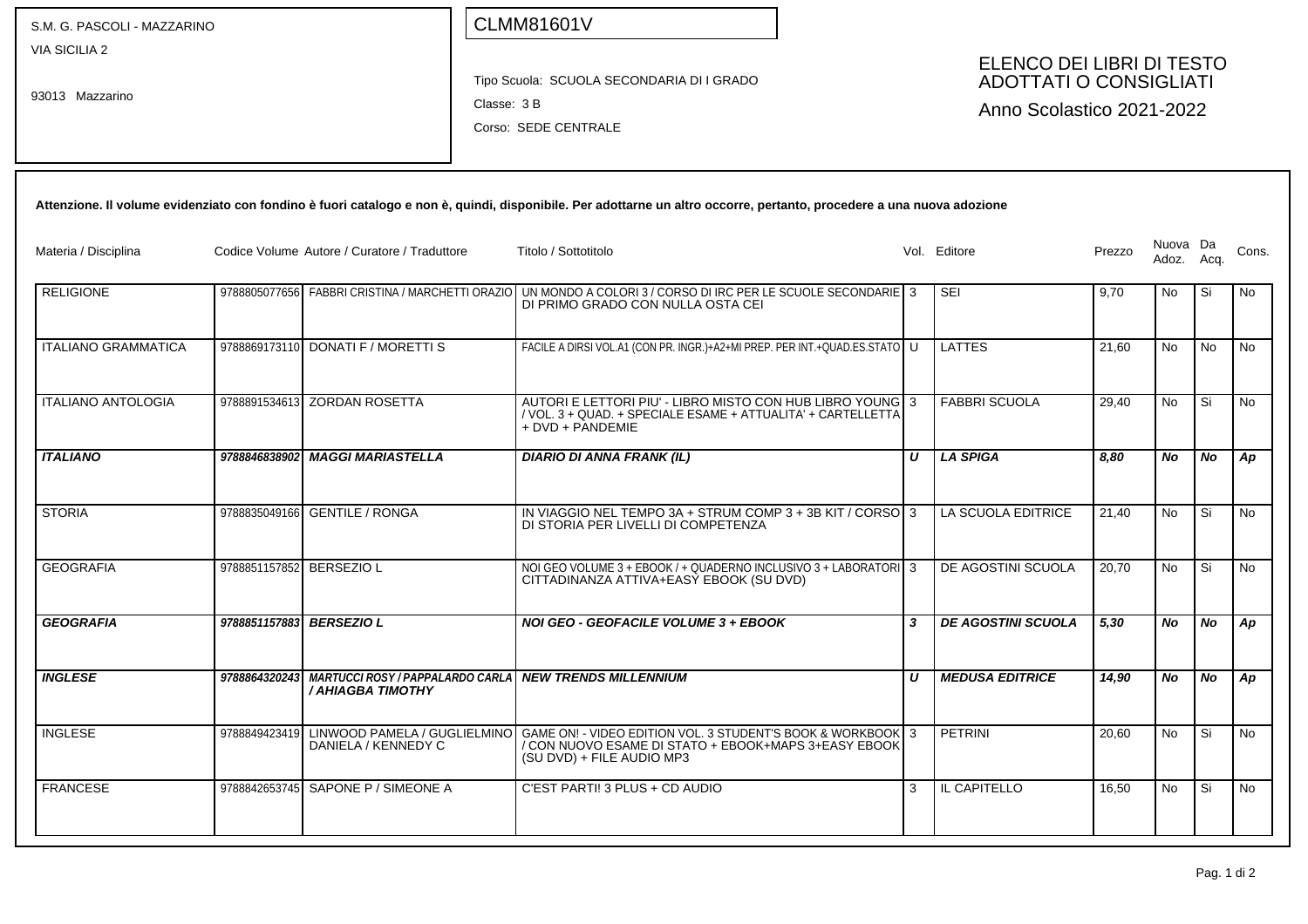| S.M. G. PASCOLI - MAZZARINO      |               |                                              | <b>CLMM81601V</b>                                                                                                                                                                               |   |                                                                                  |        |                   |                |           |
|----------------------------------|---------------|----------------------------------------------|-------------------------------------------------------------------------------------------------------------------------------------------------------------------------------------------------|---|----------------------------------------------------------------------------------|--------|-------------------|----------------|-----------|
| VIA SICILIA 2<br>93013 Mazzarino |               |                                              | Tipo Scuola: SCUOLA SECONDARIA DI I GRADO<br>Classe: 3B<br>Corso: SEDE CENTRALE                                                                                                                 |   | ELENCO DEI LIBRI DI TESTO<br>ADOTTATI O CONSIGLIATI<br>Anno Scolastico 2021-2022 |        |                   |                |           |
|                                  |               |                                              | Attenzione. Il volume evidenziato con fondino è fuori catalogo e non è, quindi, disponibile. Per adottarne un altro occorre, pertanto, procedere a una nuova adozione                           |   |                                                                                  |        |                   |                |           |
| Materia / Disciplina             |               | Codice Volume Autore / Curatore / Traduttore | Titolo / Sottotitolo                                                                                                                                                                            |   | Vol. Editore                                                                     | Prezzo | Nuova Da<br>Adoz. | Acq.           | Cons.     |
| <b>MATEMATICA</b>                |               | 9788851157661 MONTEMURRO ANNA                | <b>ESATTO! MATEMATICA FACILE 3 + EBOOK</b>                                                                                                                                                      | 3 | <b>DE AGOSTINI SCUOLA</b>                                                        | 5,80   | No                | No             | Ap        |
| <b>MATEMATICA</b>                |               | 9788851157630 MONTEMURRO ANNA                | ESATTO! ALGEBRA + GEOMETRIA 3 + QUADERNO OPERATIVO 3 3<br>+ PRONTUARIO 3 / + EASY EBOOK (SU DVD) + EBOOK                                                                                        |   | DE AGOSTINI SCUOLA                                                               | 26.50  | No                | Si             | No        |
| <b>SCIENZE</b>                   | 9788839521484 | / ISCRA ALESSANDRO                           | BO GIANFRANCO / DEQUINO SILVIA NUOVO INVITO ALLA NATURA 3 / LIBRO CARTACEO + ITE + DIDASTORE 3                                                                                                  |   | PARAVIA                                                                          | 14.50  | No.               | Si             | No.       |
| ARTE E IMMAGINE                  | 9788839518781 | ROSSETTI GIULIA / SACCO LAURA                | EMOZIONARTI PLUS - COM VISIVA+STORIA ARTE CON ACTIVEBOOK U<br>/ VOL.A+VOL.B+ACTIVEBOOK+ITE+DIDASTORE                                                                                            |   | <b>PARAVIA</b>                                                                   | 30.90  | <b>No</b>         | N <sub>o</sub> | No        |
| <b>TECNOLOGIA</b>                |               | FC 9788880425878 ARDUINO GIANNI              | TECNOMEDIA / DIS.LAB.+SETT.PROD. CON DVD TECNOBOOK+TAV.ONLINE+PR. U<br><b>INV. ONLINE+PAT. ONLINE</b>                                                                                           |   | <b>LATTES</b>                                                                    | 22.30  | <b>No</b>         | N <sub>o</sub> | No.       |
| <b>MUSICA</b>                    |               | 9788842417040 VACCHI / BUFANO                | C'E' MUSICA PER TUTTI - EDIZIONE ACTIVEBOOK / VOLUME A + U<br>VOLUME B + ACTIVEBOOK + DIDASTORE                                                                                                 |   | <b>B.MONDADORI</b>                                                               | 34.40  | No                | No             | No        |
|                                  |               |                                              | SCIENZE MOTORIE E SPORTIVE   9788805076277   GOTTIN MAURIZIO / DEGANI ENRICO   RUN+QUAD. COMPETENZE+STORIA DI DAVID-BASIC LIFE SUPPORT-TECN.   U<br>PRIMO SOCCORSO / CORSO DI EDUCAZIONE FISICA |   | <b>SEI</b>                                                                       | 12.95  | <b>No</b>         | <b>No</b>      | <b>No</b> |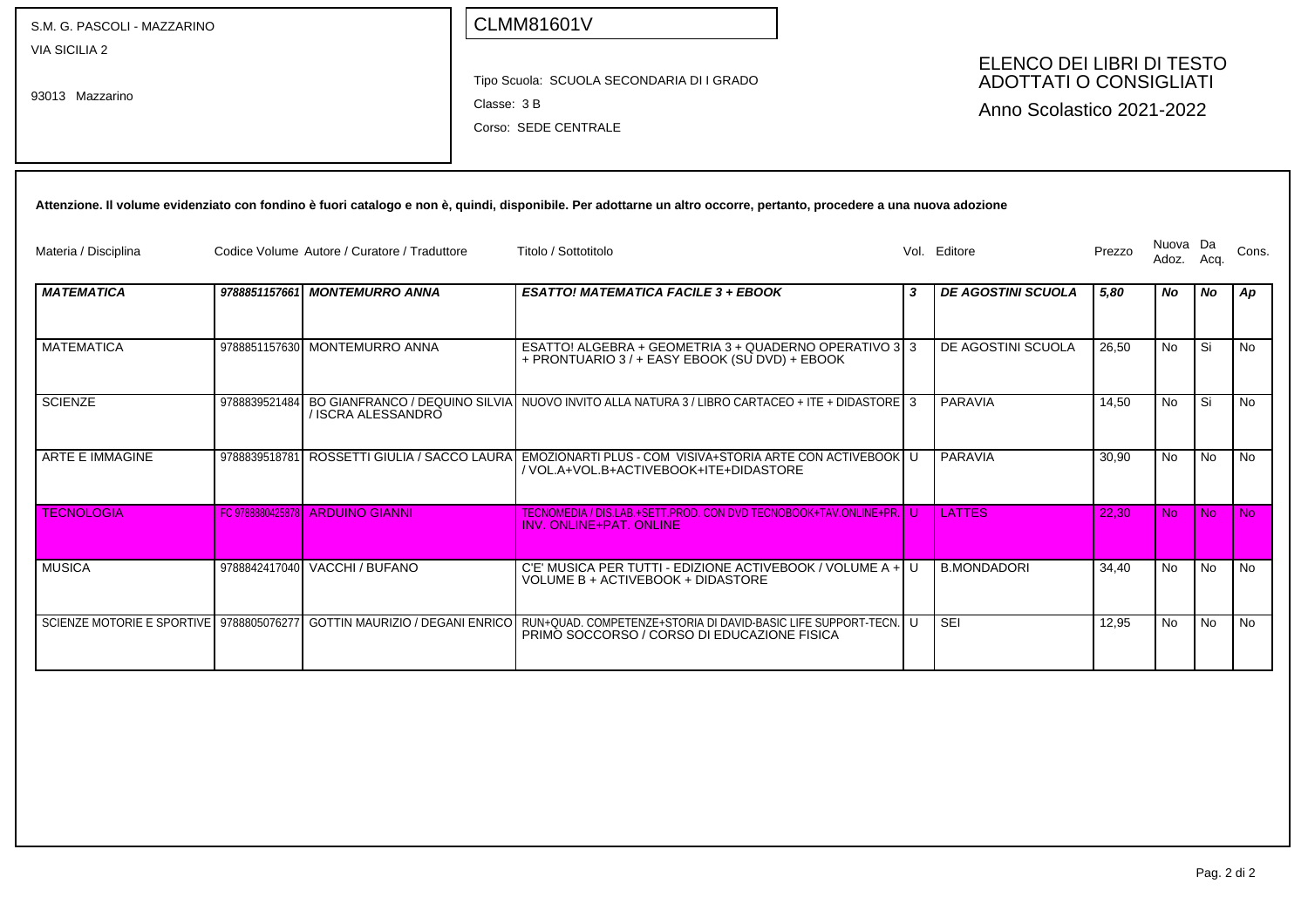| S.M. G. PASCOLI - MAZZARINO             |                          |                                                  |             | <b>CLMM81601V</b>                                                                                                                                                                           |                  |                                                                                         |        |                        |           |           |
|-----------------------------------------|--------------------------|--------------------------------------------------|-------------|---------------------------------------------------------------------------------------------------------------------------------------------------------------------------------------------|------------------|-----------------------------------------------------------------------------------------|--------|------------------------|-----------|-----------|
| <b>VIA SICILIA 2</b><br>93013 Mazzarino |                          |                                                  | Classe: 3 C | Tipo Scuola: SCUOLA SECONDARIA DI I GRADO<br>Corso: SEDE CENTRALE                                                                                                                           |                  | ELENCO DEI LIBRI DI TESTO<br><b>ADOTTATI O CONSIGLIATI</b><br>Anno Scolastico 2021-2022 |        |                        |           |           |
|                                         |                          |                                                  |             | Attenzione. Il volume evidenziato con fondino è fuori catalogo e non è, quindi, disponibile. Per adottarne un altro occorre, pertanto, procedere a una nuova adozione                       |                  |                                                                                         |        |                        |           |           |
| Materia / Disciplina                    |                          | Codice Volume Autore / Curatore / Traduttore     |             | Titolo / Sottotitolo                                                                                                                                                                        |                  | Vol. Editore                                                                            | Prezzo | Nuova Da<br>Adoz. Acq. |           | Cons.     |
| <b>RELIGIONE</b>                        |                          | 9788805077656 FABBRI CRISTINA / MARCHETTI ORAZIO |             | UN MONDO A COLORI 3 / CORSO DI IRC PER LE SCUOLE SECONDARIE 3<br>DI PRIMO GRADO CON NULLA OSTA CEI                                                                                          |                  | <b>SEI</b>                                                                              | 9,70   | No                     | Si        | No        |
| <b>ITALIANO GRAMMATICA</b>              |                          | 9788869173110 DONATI F / MORETTI S               |             | FACILE A DIRSI VOL.A1 (CON PR. INGR.)+A2+MI PREP. PER INT.+QUAD.ES.STATO   U                                                                                                                |                  | LATTES                                                                                  | 21,60  | No                     | No        | No        |
| <b>ITALIANO ANTOLOGIA</b>               |                          | 9788891534613 ZORDAN ROSETTA                     |             | AUTORI E LETTORI PIU' - LIBRO MISTO CON HUB LIBRO YOUNG 3<br>/ VOL. 3 + QUAD. + SPECIALE ESAME + ATTUALITA' + CARTELLETTA<br>+ DVD + PANDEMIE                                               |                  | <b>FABBRI SCUOLA</b>                                                                    | 29,40  | No                     | Si        | No        |
| <b>ITALIANO</b>                         | 9788847234437            | <b>CLELIA LOMBARDO</b>                           |             | RAGAZZA CHE SOGNAVA LA LIBERTA' (LA)                                                                                                                                                        | $\boldsymbol{U}$ | <b>RAFFAELLO</b>                                                                        | 9,00   | No                     | No        | Ap        |
| <b>STORIA</b>                           | 9788835049166            | <b>GENTILE / RONGA</b>                           |             | IN VIAGGIO NEL TEMPO 3A + STRUM COMP $3 + 3B$ KIT / CORSO 3<br>DI STORIA PER LIVELLI DI COMPETENZA                                                                                          |                  | LA SCUOLA EDITRICE                                                                      | 21,40  | No                     | Si        | No        |
| <b>GEOGRAFIA</b>                        | 9788851157852 BERSEZIO L |                                                  |             | NOI GEO VOLUME 3 + EBOOK / + QUADERNO INCLUSIVO 3 + LABORATORI 3<br>CITTADINANZA ATTIVA+EASY EBOOK (SU DVD)                                                                                 |                  | DE AGOSTINI SCUOLA                                                                      | 20,70  | No.                    | Si        | No        |
| <b>GEOGRAFIA</b>                        |                          | 9788851157883 BERSEZIO L                         |             | <b>NOI GEO - GEOFACILE VOLUME 3 + EBOOK</b>                                                                                                                                                 | $\boldsymbol{3}$ | <b>DE AGOSTINI SCUOLA</b>                                                               | 5,30   | No                     | <b>No</b> | Ap        |
| <b>INGLESE</b>                          |                          | / AHIAGBA TIMOTHY                                |             | 9788864320243 MARTUCCI ROSY / PAPPALARDO CARLA NEW TRENDS MILLENNIUM                                                                                                                        | U                | <b>MEDUSA EDITRICE</b>                                                                  | 14,90  | No                     | No        | Ap        |
| <b>INGLESE</b>                          |                          | DANIELA / KENNEDY C                              |             | 9788849423419 LINWOOD PAMELA / GUGLIELMINO GAME ON! - VIDEO EDITION VOL. 3 STUDENT'S BOOK & WORKBOOK 3<br>/ CON NUOVO ESAME DI STATO + EBOOK+MAPS 3+EASY EBOOK<br>(SU DVD) + FILE AUDIO MP3 |                  | <b>PETRINI</b>                                                                          | 20,60  | No.                    | l Si      | <b>No</b> |
| <b>FRANCESE</b>                         |                          | 9788842653745 SAPONE P / SIMEONE A               |             | C'EST PARTI! 3 PLUS + CD AUDIO                                                                                                                                                              | 3                | IL CAPITELLO                                                                            | 16,50  | No                     | Si.       | <b>No</b> |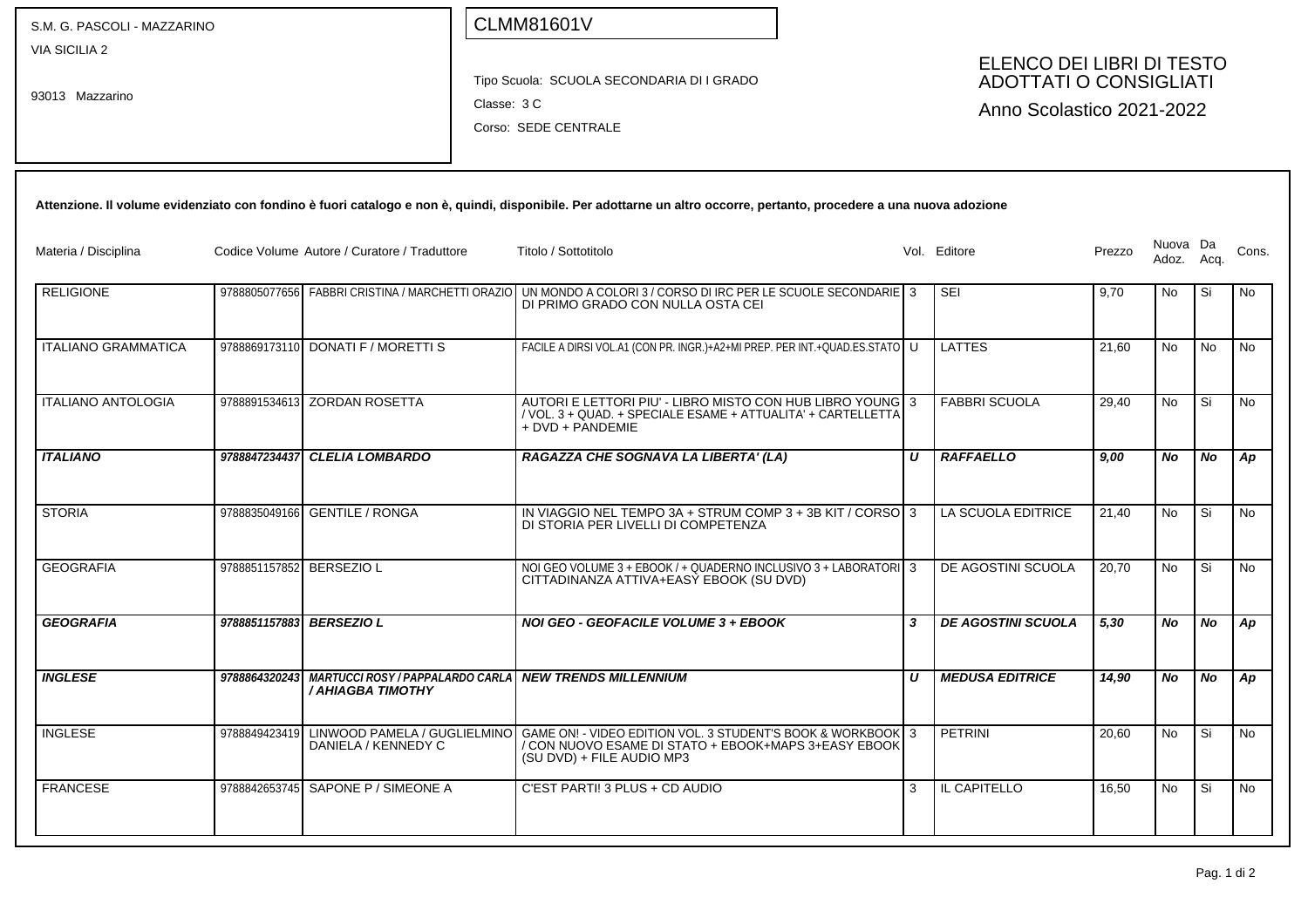| S.M. G. PASCOLI - MAZZARINO      |               |                                                                          |             | <b>CLMM81601V</b>                                                                                                                                                     |              |                                                                                         |        |                   |                |           |
|----------------------------------|---------------|--------------------------------------------------------------------------|-------------|-----------------------------------------------------------------------------------------------------------------------------------------------------------------------|--------------|-----------------------------------------------------------------------------------------|--------|-------------------|----------------|-----------|
| VIA SICILIA 2<br>93013 Mazzarino |               |                                                                          | Classe: 3 C | Tipo Scuola: SCUOLA SECONDARIA DI I GRADO<br>Corso: SEDE CENTRALE                                                                                                     |              | ELENCO DEI LIBRI DI TESTO<br><b>ADOTTATI O CONSIGLIATI</b><br>Anno Scolastico 2021-2022 |        |                   |                |           |
|                                  |               |                                                                          |             | Attenzione. Il volume evidenziato con fondino è fuori catalogo e non è, quindi, disponibile. Per adottarne un altro occorre, pertanto, procedere a una nuova adozione |              |                                                                                         |        |                   |                |           |
| Materia / Disciplina             |               | Codice Volume Autore / Curatore / Traduttore                             |             | Titolo / Sottotitolo                                                                                                                                                  |              | Vol. Editore                                                                            | Prezzo | Nuova Da<br>Adoz. | Acq.           | Cons.     |
| <b>MATEMATICA</b>                |               | 9788851157661 MONTEMURRO ANNA                                            |             | <b>ESATTO! MATEMATICA FACILE 3 + EBOOK</b>                                                                                                                            | 3            | <b>DE AGOSTINI SCUOLA</b>                                                               | 5,80   | No                | <b>No</b>      | Ap        |
| <b>MATEMATICA</b>                |               | 9788851157630 MONTEMURRO ANNA                                            |             | ESATTO! ALGEBRA + GEOMETRIA 3 + QUADERNO OPERATIVO 3 3<br>+ PRONTUARIO 3 / + EASY EBOOK (SU DVD) + EBOOK                                                              |              | DE AGOSTINI SCUOLA                                                                      | 26,50  | No                | Si             | No        |
| <b>SCIENZE</b>                   |               | / ISCRA ALESSANDRO                                                       |             | 9788839521484 BO GIANFRANCO / DEQUINO SILVIA NUOVO INVITO ALLA NATURA 3 / LIBRO CARTACEO + ITE + DIDASTORE 3                                                          |              | PARAVIA                                                                                 | 14,50  | No                | Si             | No        |
| <b>ARTE E IMMAGINE</b>           | 9788839518781 | ROSSETTI GIULIA / SACCO LAURA                                            |             | EMOZIONARTI PLUS - COM VISIVA+STORIA ARTE CON ACTIVEBOOK U<br>/ VOL.A+VOL.B+ACTIVEBOOK+ITE+DIDASTORE                                                                  |              | PARAVIA                                                                                 | 30,90  | <b>No</b>         | <b>No</b>      | <b>No</b> |
| <b>TECNOLOGIA</b>                |               | FC 9788880425878 ARDUINO GIANNI                                          |             | TECNOMEDIA / DIS.LAB.+SETT.PROD. CON DVD TECNOBOOK+TAV.ONLINE+PR. I U<br>INV. ONLINE+PAT. ONLINE                                                                      |              | <b>LATTES</b>                                                                           | 22.30  | <b>No</b>         | N <sub>o</sub> | No.       |
| <b>MUSICA</b>                    |               | 9788842417040 VACCHI / BUFANO                                            |             | C'E' MUSICA PER TUTTI - EDIZIONE ACTIVEBOOK / VOLUME A +<br>VOLUME B + ACTIVEBOOK + DIDASTORE                                                                         | $\mathbf{U}$ | <b>B.MONDADORI</b>                                                                      | 34.40  | No                | No             | No        |
|                                  |               | SCIENZE MOTORIE E SPORTIVE 9788805076277 GOTTIN MAURIZIO / DEGANI ENRICO |             | RUN+QUAD. COMPETENZE+STORIA DI DAVID-BASIC LIFE SUPPORT-TECN. U<br>PRIMO SOCCORSO / CORSO DI EDUCAZIONE FISICA                                                        |              | <b>SEI</b>                                                                              | 12.95  | No                | <b>No</b>      | No        |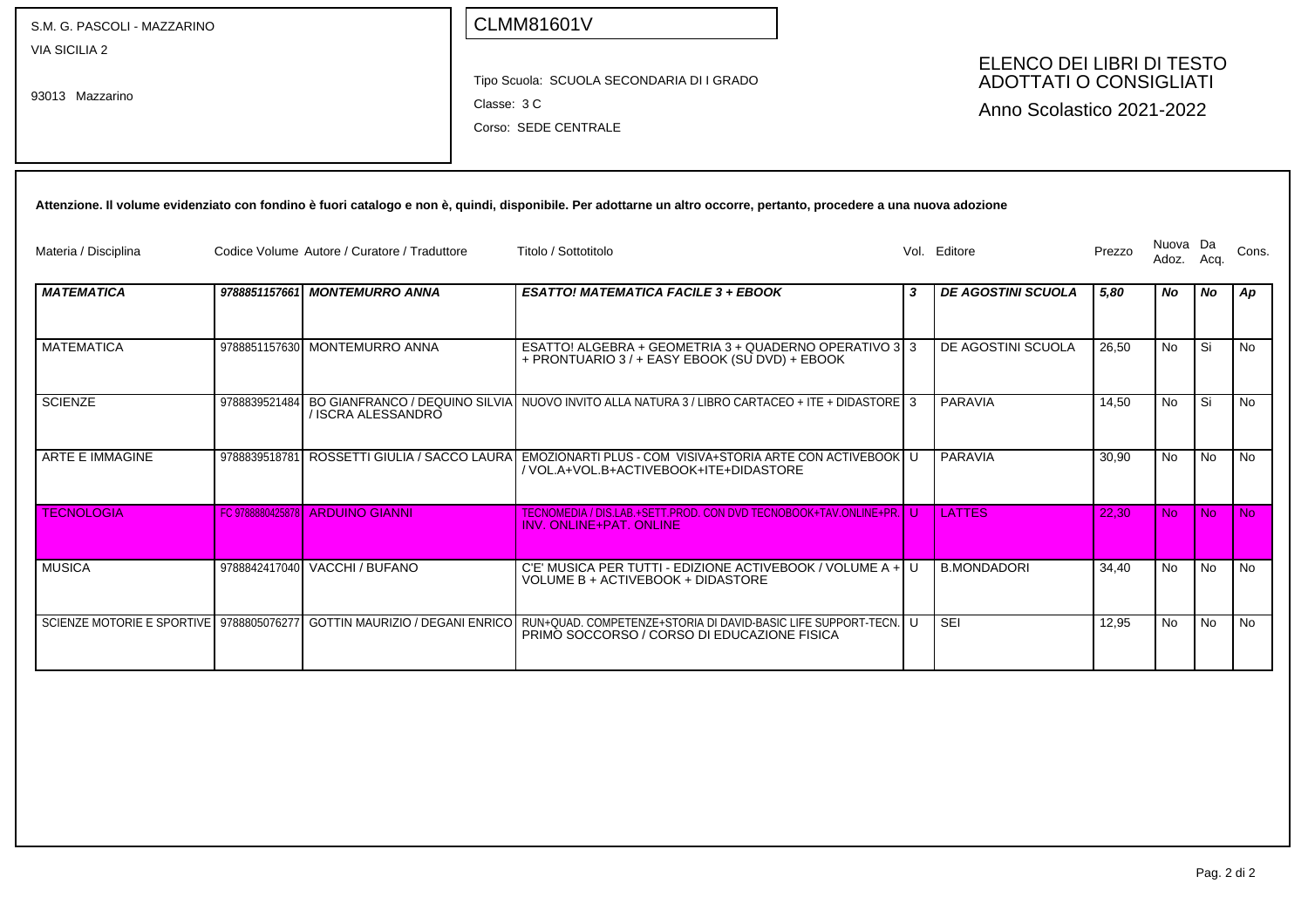| S.M. G. PASCOLI - MAZZARINO             |                          |                                                                                           | <b>CLMM81601V</b> |                                                                                                                                                                               |                           |                                                                                         |        |                   |           |       |
|-----------------------------------------|--------------------------|-------------------------------------------------------------------------------------------|-------------------|-------------------------------------------------------------------------------------------------------------------------------------------------------------------------------|---------------------------|-----------------------------------------------------------------------------------------|--------|-------------------|-----------|-------|
| <b>VIA SICILIA 2</b><br>93013 Mazzarino |                          |                                                                                           | Classe: 3 D       | Tipo Scuola: SCUOLA SECONDARIA DI I GRADO<br>Corso: SEDE CENTRALE                                                                                                             |                           | ELENCO DEI LIBRI DI TESTO<br><b>ADOTTATI O CONSIGLIATI</b><br>Anno Scolastico 2021-2022 |        |                   |           |       |
|                                         |                          |                                                                                           |                   | Attenzione. Il volume evidenziato con fondino è fuori catalogo e non è, quindi, disponibile. Per adottarne un altro occorre, pertanto, procedere a una nuova adozione         |                           |                                                                                         |        |                   |           |       |
| Materia / Disciplina                    |                          | Codice Volume Autore / Curatore / Traduttore                                              |                   | Titolo / Sottotitolo                                                                                                                                                          |                           | Vol. Editore                                                                            | Prezzo | Nuova Da<br>Adoz. | Acq.      | Cons. |
| <b>RELIGIONE</b>                        |                          | 9788805077656 FABBRI CRISTINA / MARCHETTI ORAZIO                                          |                   | UN MONDO A COLORI 3 / CORSO DI IRC PER LE SCUOLE SECONDARIE 3<br>DI PRIMO GRADO CON NULLA OSTA CEI                                                                            |                           | SEI                                                                                     | 9,70   | No                | Si        | No    |
| <b>ITALIANO GRAMMATICA</b>              |                          | 9788869173110 DONATI F / MORETTI S                                                        |                   | FACILE A DIRSI VOL.A1 (CON PR. INGR.)+A2+MI PREP. PER INT.+QUAD.ES.STATO U                                                                                                    |                           | <b>LATTES</b>                                                                           | 21,60  | <b>No</b>         | No        | No    |
| <b>ITALIANO ANTOLOGIA</b>               |                          | 9788891534613 ZORDAN ROSETTA                                                              |                   | AUTORI E LETTORI PIU' - LIBRO MISTO CON HUB LIBRO YOUNG 3<br>/ VOL. 3 + QUAD. + SPECIALE ESAME + ATTUALITA' + CARTELLETTA<br>+ DVD + PANDEMIE                                 |                           | <b>FABBRI SCUOLA</b>                                                                    | 29,40  | <b>No</b>         | Si        | No    |
| <b>ITALIANO</b>                         | 9788847234437            | <b>CLELIA LOMBARDO</b>                                                                    |                   | RAGAZZA CHE SOGNAVA LA LIBERTA' (LA)                                                                                                                                          | U                         | <b>RAFFAELLO</b>                                                                        | 9,00   | No                | No        | Ap    |
| <b>STORIA</b>                           | 9788835049166            | <b>GENTILE / RONGA</b>                                                                    |                   | IN VIAGGIO NEL TEMPO 3A + STRUM COMP 3 + 3B KIT / CORSO 3<br>DI STORIA PER LIVELLI DI COMPETENZA                                                                              |                           | LA SCUOLA EDITRICE                                                                      | 21,40  | <b>No</b>         | Si        | No    |
| <b>GEOGRAFIA</b>                        | 9788851157852 BERSEZIO L |                                                                                           |                   | NOI GEO VOLUME 3 + EBOOK / + QUADERNO INCLUSIVO 3 + LABORATORI 3<br>CITTADINANZA ATTIVA+EASY EBOOK (SU DVD)                                                                   |                           | DE AGOSTINI SCUOLA                                                                      | 20,70  | <b>No</b>         | Si        | No.   |
| <b>GEOGRAFIA</b>                        | 9788851157883 BERSEZIO L |                                                                                           |                   | NOI GEO - GEOFACILE VOLUME 3 + EBOOK                                                                                                                                          | $\boldsymbol{\mathsf{3}}$ | <b>DE AGOSTINI SCUOLA</b>                                                               | 5,30   | No.               | <b>No</b> | Ap    |
| <b>INGLESE</b>                          | 9788849423419            | DANIELA / KENNEDY C                                                                       |                   | LINWOOD PAMELA / GUGLIELMINO GAME ON! - VIDEO EDITION VOL. 3 STUDENT'S BOOK & WORKBOOK 3<br>/ CON NUOVO ESAME DI STATO + EBOOK+MAPS 3+EASY EBOOK<br>(SU DVD) + FILE AUDIO MP3 |                           | PETRINI                                                                                 | 20,60  | No                | Si        | No    |
| <b>INGLESE</b>                          |                          | 9788864320243 MARTUCCI ROSY / PAPPALARDO CARLA NEW TRENDS MILLENNIUM<br>/ AHIAGBA TIMOTHY |                   |                                                                                                                                                                               | U                         | <b>MEDUSA EDITRICE</b>                                                                  | 14,90  | No                | No        | Ap    |
| <b>FRANCESE</b>                         |                          | 9788842653745 SAPONE P / SIMEONE A                                                        |                   | C'EST PARTI! 3 PLUS + CD AUDIO                                                                                                                                                | 3                         | IL CAPITELLO                                                                            | 16,50  | No                | Si        | No    |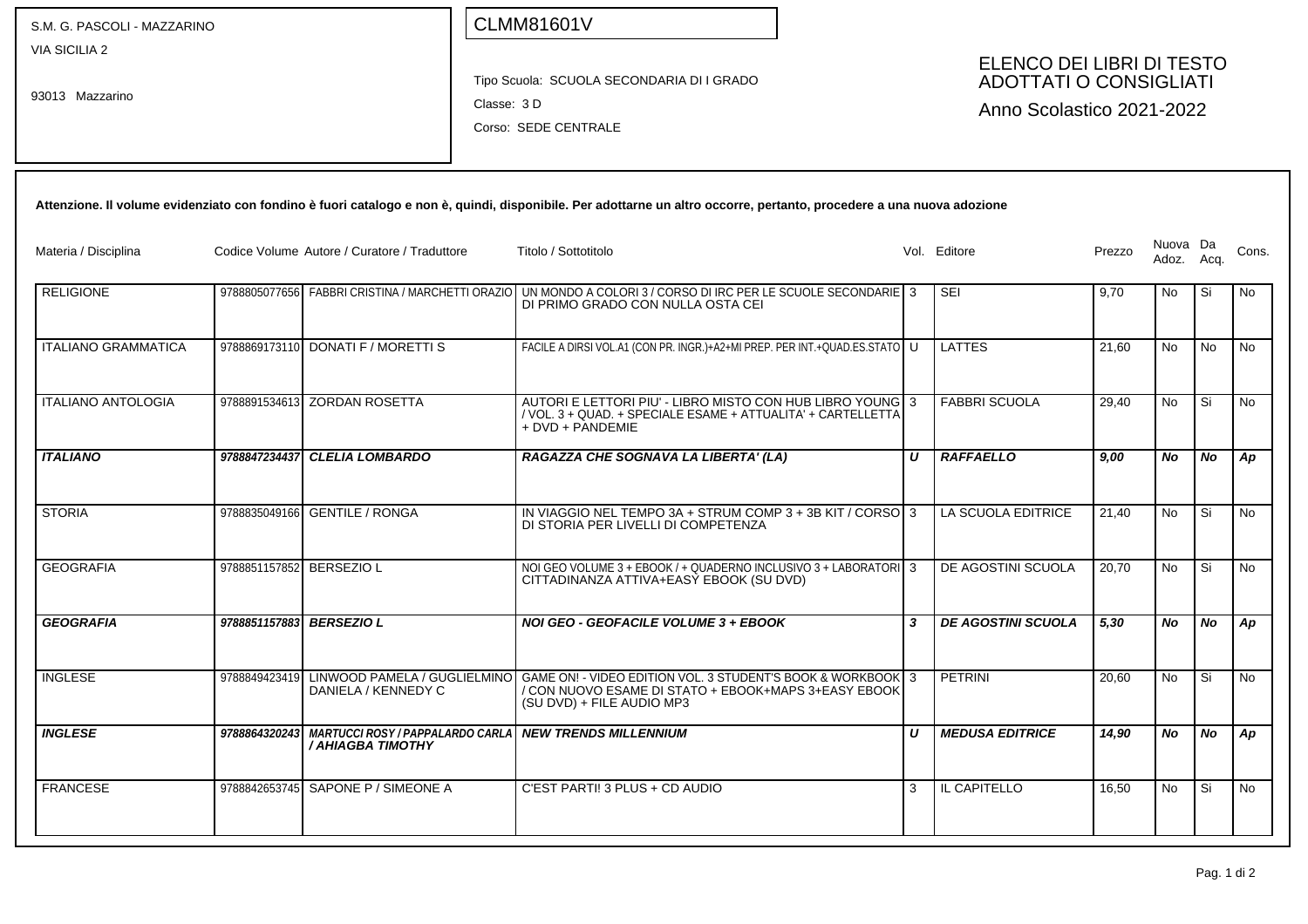| S.M. G. PASCOLI - MAZZARINO              |               |                                              | <b>CLMM81601V</b>                                                                                                                                                     |              |                                                                                         |        |                   |                |                |
|------------------------------------------|---------------|----------------------------------------------|-----------------------------------------------------------------------------------------------------------------------------------------------------------------------|--------------|-----------------------------------------------------------------------------------------|--------|-------------------|----------------|----------------|
| <b>VIA SICILIA 2</b><br>93013 Mazzarino  |               |                                              | Tipo Scuola: SCUOLA SECONDARIA DI I GRADO<br>Classe: 3D<br>Corso: SEDE CENTRALE                                                                                       |              | ELENCO DEI LIBRI DI TESTO<br><b>ADOTTATI O CONSIGLIATI</b><br>Anno Scolastico 2021-2022 |        |                   |                |                |
|                                          |               |                                              | Attenzione. Il volume evidenziato con fondino è fuori catalogo e non è, quindi, disponibile. Per adottarne un altro occorre, pertanto, procedere a una nuova adozione |              |                                                                                         |        |                   |                |                |
| Materia / Disciplina                     |               | Codice Volume Autore / Curatore / Traduttore | Titolo / Sottotitolo                                                                                                                                                  |              | Vol. Editore                                                                            | Prezzo | Nuova Da<br>Adoz. | Acq.           | Cons.          |
| <b>MATEMATICA</b>                        |               | 9788851157630 MONTEMURRO ANNA                | ESATTO! ALGEBRA + GEOMETRIA 3 + QUADERNO OPERATIVO 3 3<br>+ PRONTUARIO 3 / + EASY EBOOK (SU DVD) + EBOOK                                                              |              | DE AGOSTINI SCUOLA                                                                      | 26,50  | No                | Si             | <b>No</b>      |
| <b>MATEMATICA</b>                        |               | 9788851157661 MONTEMURRO ANNA                | <b>ESATTO! MATEMATICA FACILE 3 + EBOOK</b>                                                                                                                            | 3            | <b>DE AGOSTINI SCUOLA</b>                                                               | 5,80   | <b>No</b>         | <b>No</b>      | Ap             |
| <b>SCIENZE</b>                           | 9788839521484 | / ISCRA ALESSANDRO                           | BO GIANFRANCO / DEQUINO SILVIA NUOVO INVITO ALLA NATURA 3 / LIBRO CARTACEO + ITE + DIDASTORE 3                                                                        |              | PARAVIA                                                                                 | 14,50  | <b>No</b>         | l Si           | N <sub>o</sub> |
| <b>ARTE E IMMAGINE</b>                   | 9788839518781 |                                              | ROSSETTI GIULIA / SACCO LAURA EMOZIONARTI PLUS - COM VISIVA+STORIA ARTE CON ACTIVEBOOK U<br>/ VOL.A+VOL.B+ACTIVEBOOK+ITE+DIDASTORE                                    |              | PARAVIA                                                                                 | 30.90  | <b>No</b>         | <b>No</b>      | <b>No</b>      |
| <b>TECNOLOGIA</b>                        |               | FC 9788880425878 ARDUINO GIANNI              | TECNOMEDIA / DIS.LAB.+SETT.PROD. CON DVD TECNOBOOK+TAV.ONLINE+PR. U<br><b>INV. ONLINE+PAT. ONLINE</b>                                                                 |              | <b>LATTES</b>                                                                           | 22.30  | <b>No</b>         | N <sub>o</sub> | <b>No</b>      |
| <b>MUSICA</b>                            |               | 9788842417040 VACCHI / BUFANO                | C'E' MUSICA PER TUTTI - EDIZIONE ACTIVEBOOK / VOLUME A +<br>VOLUME B + ACTIVEBOOK + DIDASTORE                                                                         | $\mathbf{U}$ | <b>B.MONDADORI</b>                                                                      | 34,40  | <b>No</b>         | <b>No</b>      | No             |
| SCIENZE MOTORIE E SPORTIVE 9788805076277 |               | GOTTIN MAURIZIO / DEGANI ENRICO              | RUN+QUAD. COMPETENZE+STORIA DI DAVID-BASIC LIFE SUPPORT-TECN.<br>PRIMO SOCCORSO / CORSO DI EDUCAZIONE FISICA                                                          | l U-         | <b>SEI</b>                                                                              | 12,95  | No                | No             | No             |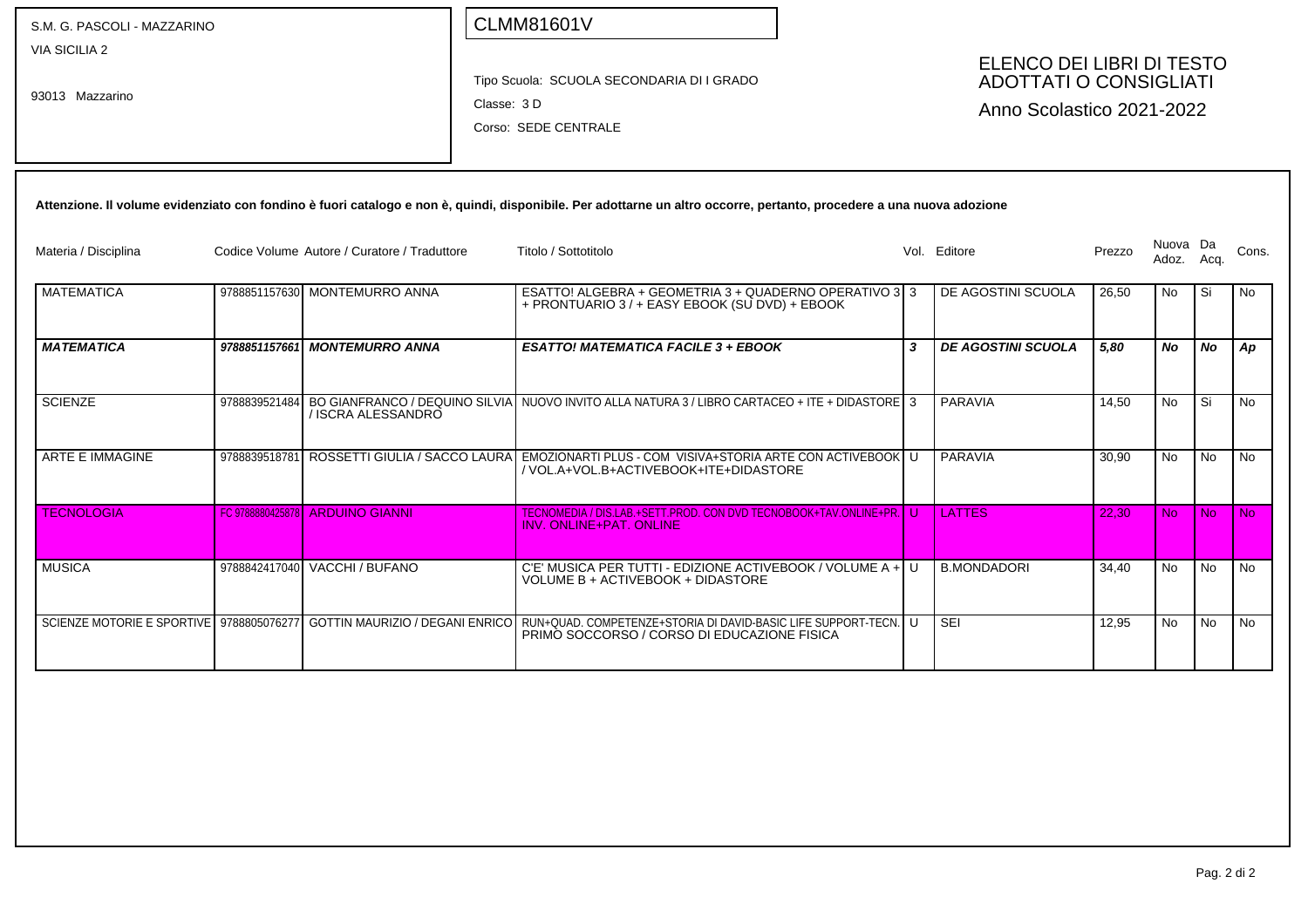| S.M. G. PASCOLI - MAZZARINO             |                          |                                                  | <b>CLMM81601V</b>                                                                                                                                                             |                           |                           |        |                   |           |       |
|-----------------------------------------|--------------------------|--------------------------------------------------|-------------------------------------------------------------------------------------------------------------------------------------------------------------------------------|---------------------------|---------------------------|--------|-------------------|-----------|-------|
| <b>VIA SICILIA 2</b><br>93013 Mazzarino |                          |                                                  | ELENCO DEI LIBRI DI TESTO<br><b>ADOTTATI O CONSIGLIATI</b><br>Tipo Scuola: SCUOLA SECONDARIA DI I GRADO<br>Classe: 3 E<br>Anno Scolastico 2021-2022<br>Corso: SEDE CENTRALE   |                           |                           |        |                   |           |       |
|                                         |                          |                                                  | Attenzione. Il volume evidenziato con fondino è fuori catalogo e non è, quindi, disponibile. Per adottarne un altro occorre, pertanto, procedere a una nuova adozione         |                           |                           |        |                   |           |       |
| Materia / Disciplina                    |                          | Codice Volume Autore / Curatore / Traduttore     | Titolo / Sottotitolo                                                                                                                                                          |                           | Vol. Editore              | Prezzo | Nuova Da<br>Adoz. | Acq.      | Cons. |
| <b>RELIGIONE</b>                        |                          | 9788805077656 FABBRI CRISTINA / MARCHETTI ORAZIO | UN MONDO A COLORI 3 / CORSO DI IRC PER LE SCUOLE SECONDARIE 3<br>DI PRIMO GRADO CON NULLA OSTA CEI                                                                            |                           | SEI                       | 9,70   | No                | Si        | No    |
| <b>ITALIANO GRAMMATICA</b>              |                          | 9788869173110 DONATI F / MORETTI S               | FACILE A DIRSI VOL.A1 (CON PR. INGR.)+A2+MI PREP. PER INT.+QUAD.ES.STATO U                                                                                                    |                           | <b>LATTES</b>             | 21,60  | <b>No</b>         | No        | No    |
| <b>ITALIANO ANTOLOGIA</b>               |                          | 9788891534613 ZORDAN ROSETTA                     | AUTORI E LETTORI PIU' - LIBRO MISTO CON HUB LIBRO YOUNG 3<br>/ VOL. 3 + QUAD. + SPECIALE ESAME + ATTUALITA' + CARTELLETTA<br>+ DVD + PANDEMIE                                 |                           | <b>FABBRI SCUOLA</b>      | 29,40  | <b>No</b>         | Si        | No    |
| <b>ITALIANO</b>                         | 9788847234437            | <b>CLELIA LOMBARDO</b>                           | RAGAZZA CHE SOGNAVA LA LIBERTA' (LA)                                                                                                                                          | U                         | <b>RAFFAELLO</b>          | 9,00   | No                | No        | Ap    |
| <b>STORIA</b>                           | 9788835049166            | <b>GENTILE / RONGA</b>                           | IN VIAGGIO NEL TEMPO 3A + STRUM COMP 3 + 3B KIT / CORSO 3<br>DI STORIA PER LIVELLI DI COMPETENZA                                                                              |                           | LA SCUOLA EDITRICE        | 21,40  | <b>No</b>         | Si        | No    |
| <b>GEOGRAFIA</b>                        | 9788851157852 BERSEZIO L |                                                  | NOI GEO VOLUME 3 + EBOOK / + QUADERNO INCLUSIVO 3 + LABORATORI 3<br>CITTADINANZA ATTIVA+EASY EBOOK (SU DVD)                                                                   |                           | DE AGOSTINI SCUOLA        | 20,70  | <b>No</b>         | Si        | No.   |
| <b>GEOGRAFIA</b>                        |                          | 9788851157883 BERSEZIO L                         | NOI GEO - GEOFACILE VOLUME 3 + EBOOK                                                                                                                                          | $\boldsymbol{\mathsf{3}}$ | <b>DE AGOSTINI SCUOLA</b> | 5,30   | <b>No</b>         | <b>No</b> | Ap    |
| <b>INGLESE</b>                          | 9788849423419            | DANIELA / KENNEDY C                              | LINWOOD PAMELA / GUGLIELMINO GAME ON! - VIDEO EDITION VOL. 3 STUDENT'S BOOK & WORKBOOK 3<br>/ CON NUOVO ESAME DI STATO + EBOOK+MAPS 3+EASY EBOOK<br>(SU DVD) + FILE AUDIO MP3 |                           | PETRINI                   | 20,60  | No                | Si        | No    |
| <b>INGLESE</b>                          |                          | / AHIAGBA TIMOTHY                                | 9788864320243 MARTUCCI ROSY / PAPPALARDO CARLA NEW TRENDS MILLENNIUM                                                                                                          | U                         | <b>MEDUSA EDITRICE</b>    | 14,90  | No                | No        | Ap    |
| <b>FRANCESE</b>                         |                          | 9788842653745 SAPONE P / SIMEONE A               | C'EST PARTI! 3 PLUS + CD AUDIO                                                                                                                                                | 3                         | IL CAPITELLO              | 16,50  | No                | Si        | No    |